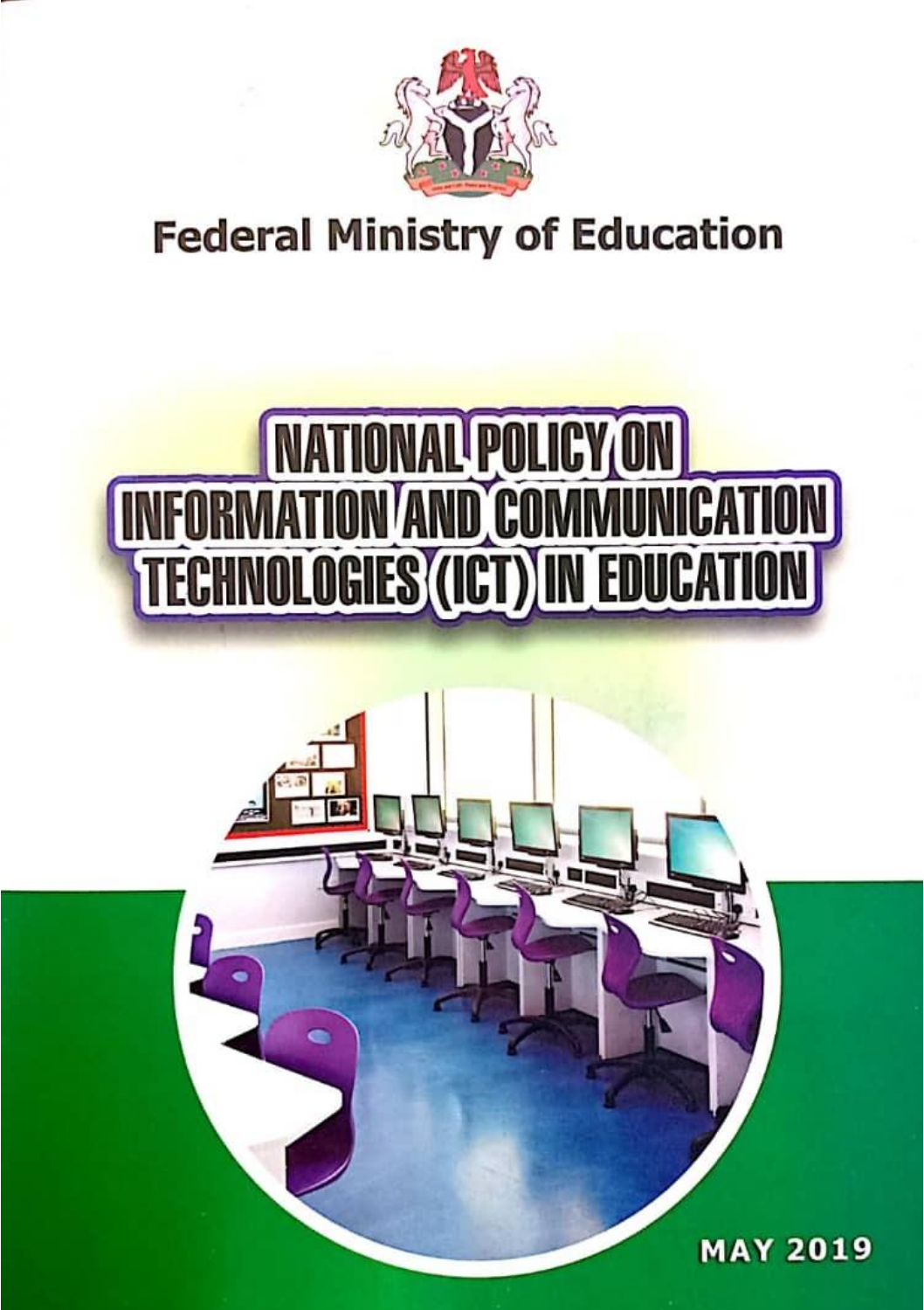**NATIONAL POLICY ON INFORMATION AND COMMUNICATION TECHNOLOGIES (ICT) IN EDUCATION**



## **FEDERAL MINISTRY OF EDUCATION**

# **NATIONAL POLICY ON INFORMATION AND COMMUNICATION TECHNOLOGIES (ICT) IN EDUCATION**

**May 2019**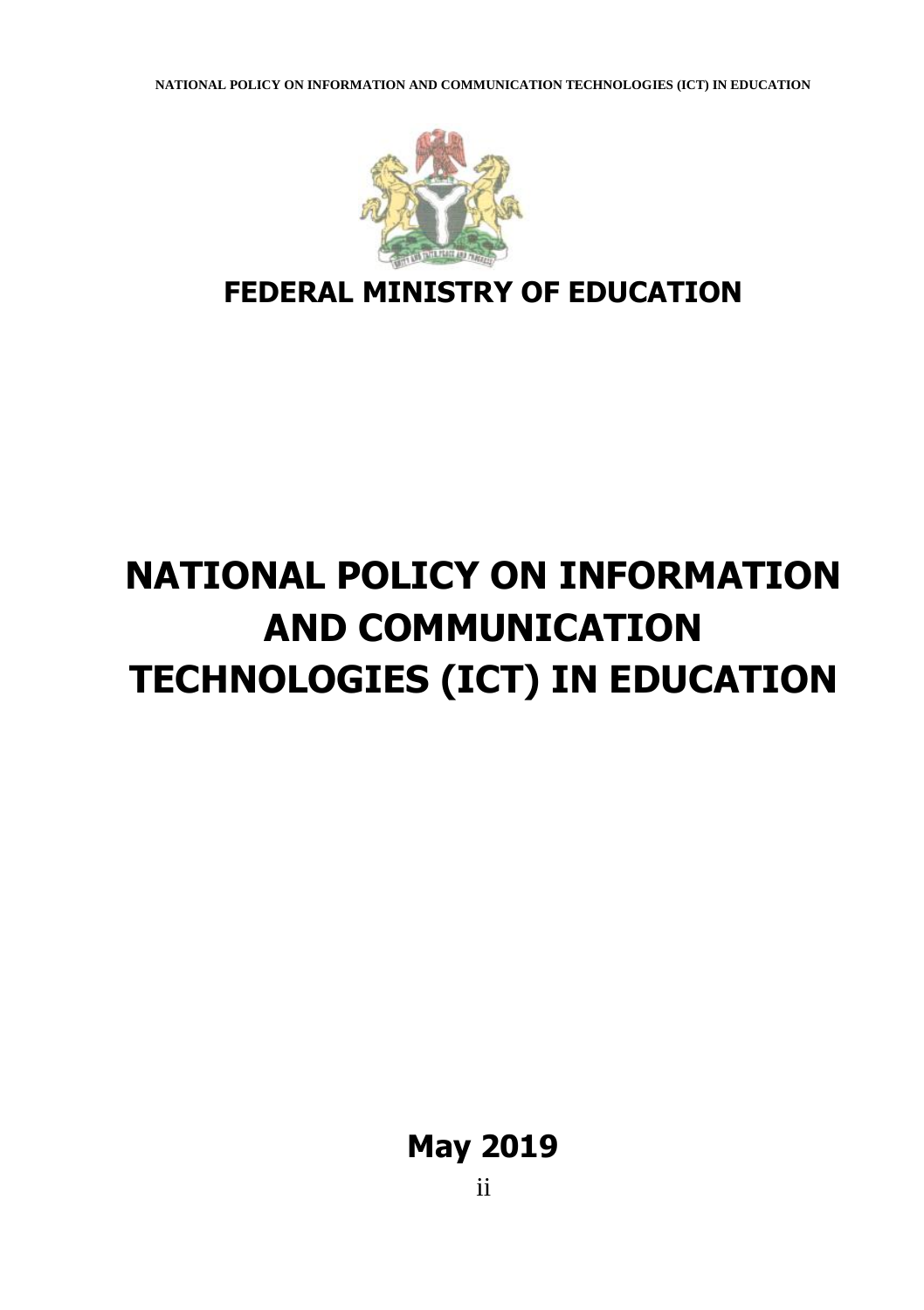## **TABLE OF CONTENTS**

| Foreword                 |                                          |                |  |
|--------------------------|------------------------------------------|----------------|--|
| Acknowledgement          |                                          |                |  |
| <b>Definitions</b>       |                                          |                |  |
| Acronyms                 |                                          |                |  |
| <b>Executive Summary</b> |                                          |                |  |
| 1.0                      | <b>INTRODUCTION</b>                      | $\mathbf{1}$   |  |
|                          | 1.1 Current State of ICT in Education    | $\overline{2}$ |  |
|                          | 1.1.1 Current Initiatives and Strategies | $\overline{2}$ |  |
|                          | 1.1.2 Challenges                         | 5              |  |
| 2.0                      | VISION                                   | 6              |  |
|                          | 3.0 MISSION                              | 7              |  |
|                          | 4.0 OBJECTIVES                           | $\overline{7}$ |  |
|                          | 5.0 VALUES                               | $\overline{7}$ |  |
|                          | <b>6.0 POLICY THRUST</b>                 | 8              |  |
|                          | 7.0 FOCUS AREAS                          | 8              |  |
|                          | 7.1 Human Capital Development            | 9              |  |
|                          | 7.1.1 Policy Statement                   | 9              |  |
|                          | 7.1.2 Strategies                         | 9              |  |
| 7.2                      | <b>Infrastructure</b>                    | 10             |  |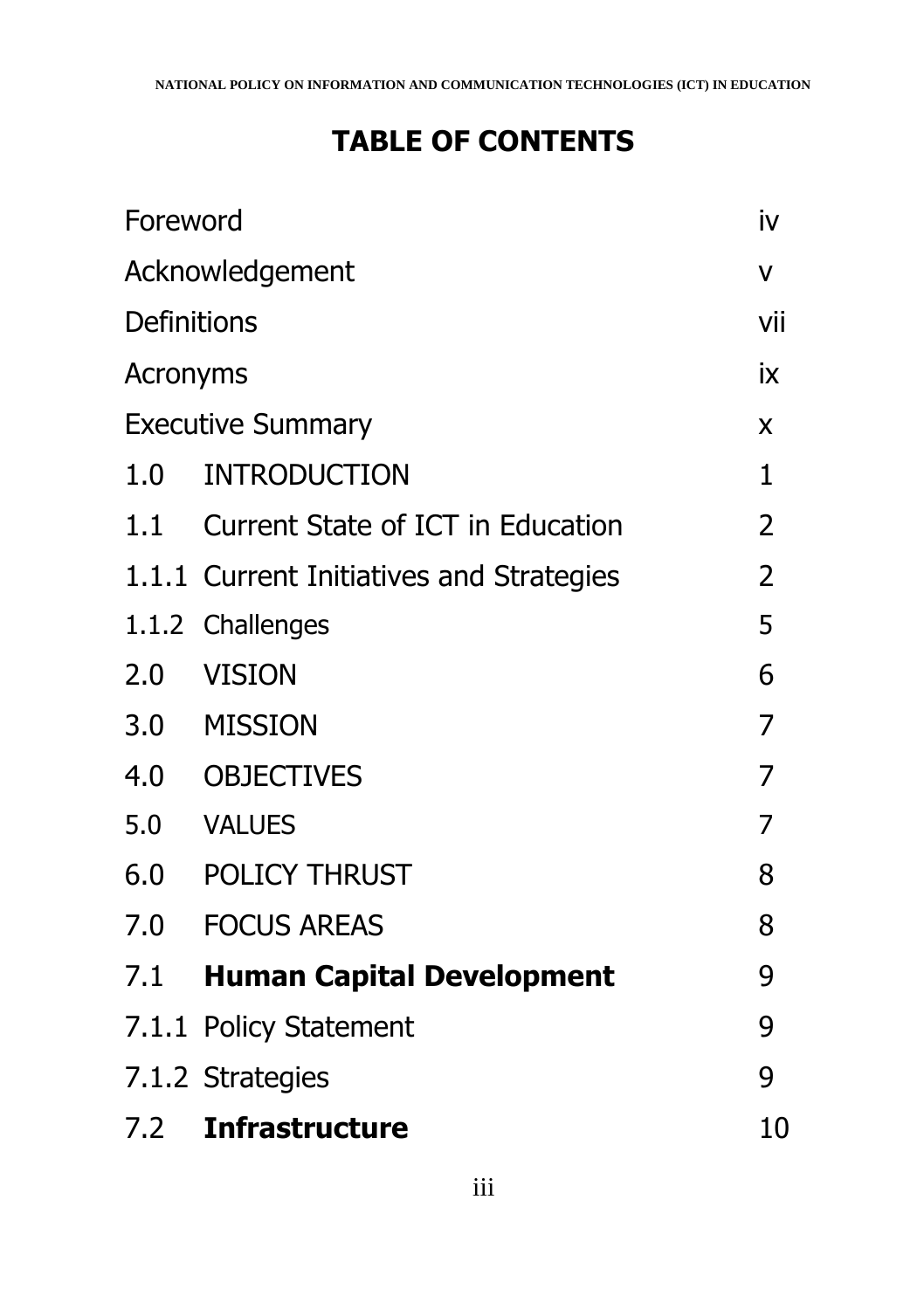|     | 7.2.1 Policy Statement          | 10 |
|-----|---------------------------------|----|
|     | 7.2.2 Strategies                | 10 |
| 7.3 | <b>Research and Development</b> | 11 |
|     | 7.3.1 Policy Statement          | 11 |
|     | 7.3.2 Strategies                | 11 |
|     | 7.4 Awareness and Communication | 12 |
|     | 7.4.1 Policy Statement          | 12 |
|     | 7.4.2 Strategies                | 12 |
| 7.5 | <b>Governance</b>               | 12 |
|     | 7.5.1 Policy Statement          | 12 |
|     | 7.5.2 Strategies                | 12 |
|     | 7.6 Financing                   | 13 |
|     | 7.6.1 Policy Statement          | 13 |
|     | 7.6.2 Strategies                | 13 |
|     | 7.7 Monitoring and Evaluation   | 13 |
|     | 7.7.1 Policy Statement          | 14 |
|     | 7.7.2 Strategies                | 14 |
|     | 8.0 IMPLEMENTATION GUIDELINES   | 14 |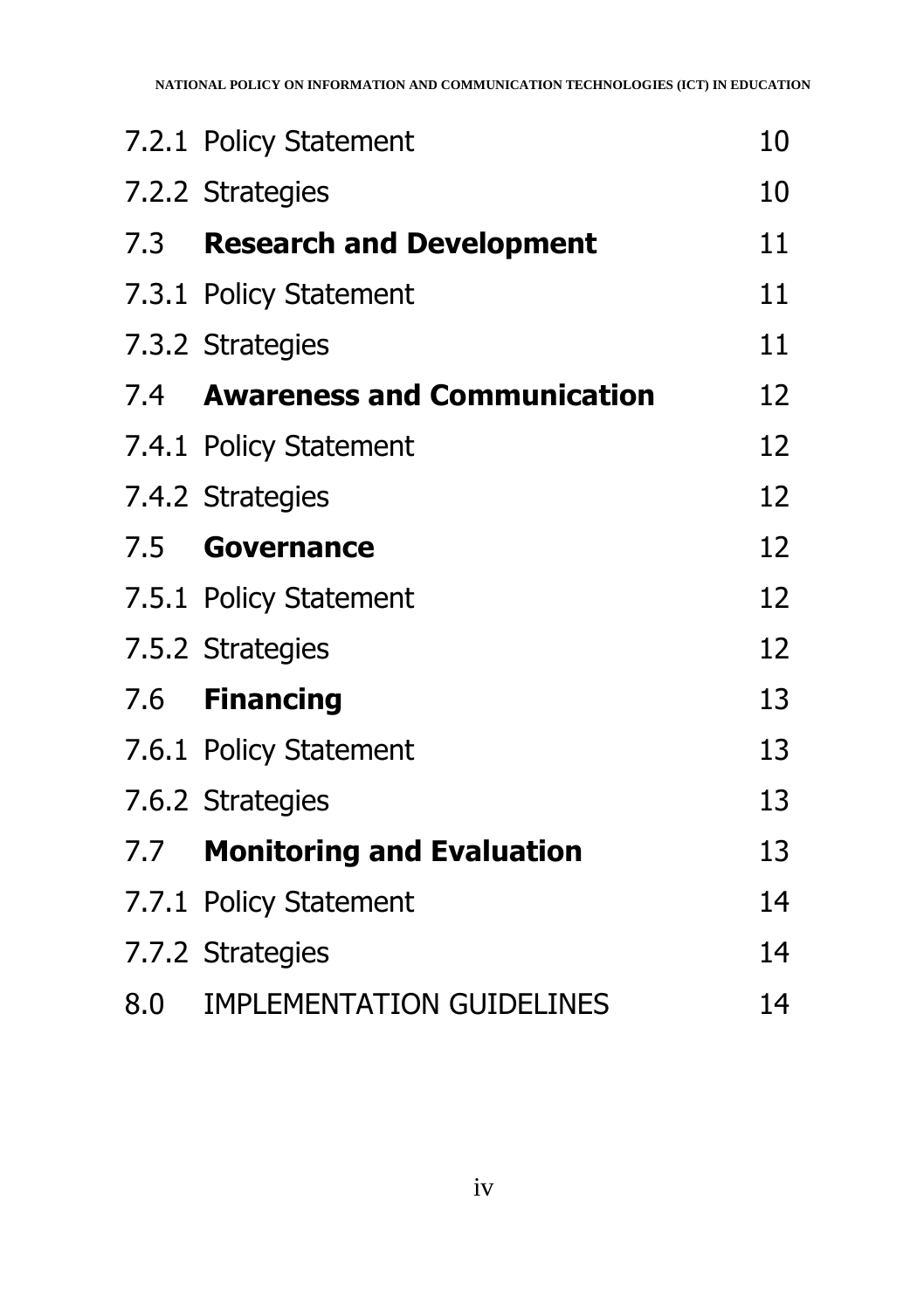## **FOREWORD**

The development of the National Policy on ICT in Education was informed by the need to have a standardized and coordinated deployment of ICT in Education. The policy identifies the critical role of ICT towards the attainment of the National Vision within the context of the Constitution of the Federal Republic of Nigeria, the National Policy on Education, Ministerial Strategic Plan: Education for Change and Sustainable Development Goals (SDGs). The policy thrust devolves into a number of focal areas geared at ensuring the attainment of qualitative education for the enhancement of sustainable socio-economic development, global competitiveness and the individual's development and fulfillment.

A multi-sectoral approach was adopted to facilitate the development of a credible and implementable policy document. The various stakeholders that collaborated with the Federal Ministry of Education for the development of the policy document include Education Parastatals, other relevant Federal Ministries, Departments and Agencies, State Ministries of Education, IT Professional Bodies, Private Sector, Non-Governmental Organizations and International Development Partners.

This policy provides the needed guidance on expectations from all stakeholders in the entire process of ICT integration in education. Its implementation therefore, should lead to a speedy transformation of teaching, learning, research and administration. Consequently, this will ensure that graduates at all levels of education possess the required competencies for socio-economic development, global competitiveness and self-reliance.

As a demonstration of the commitment of the Federal and State Governments in providing leadership for effective and sustainable implementation of the policy across the nation, the National Council on Education and the Federal Executive Council approved the policy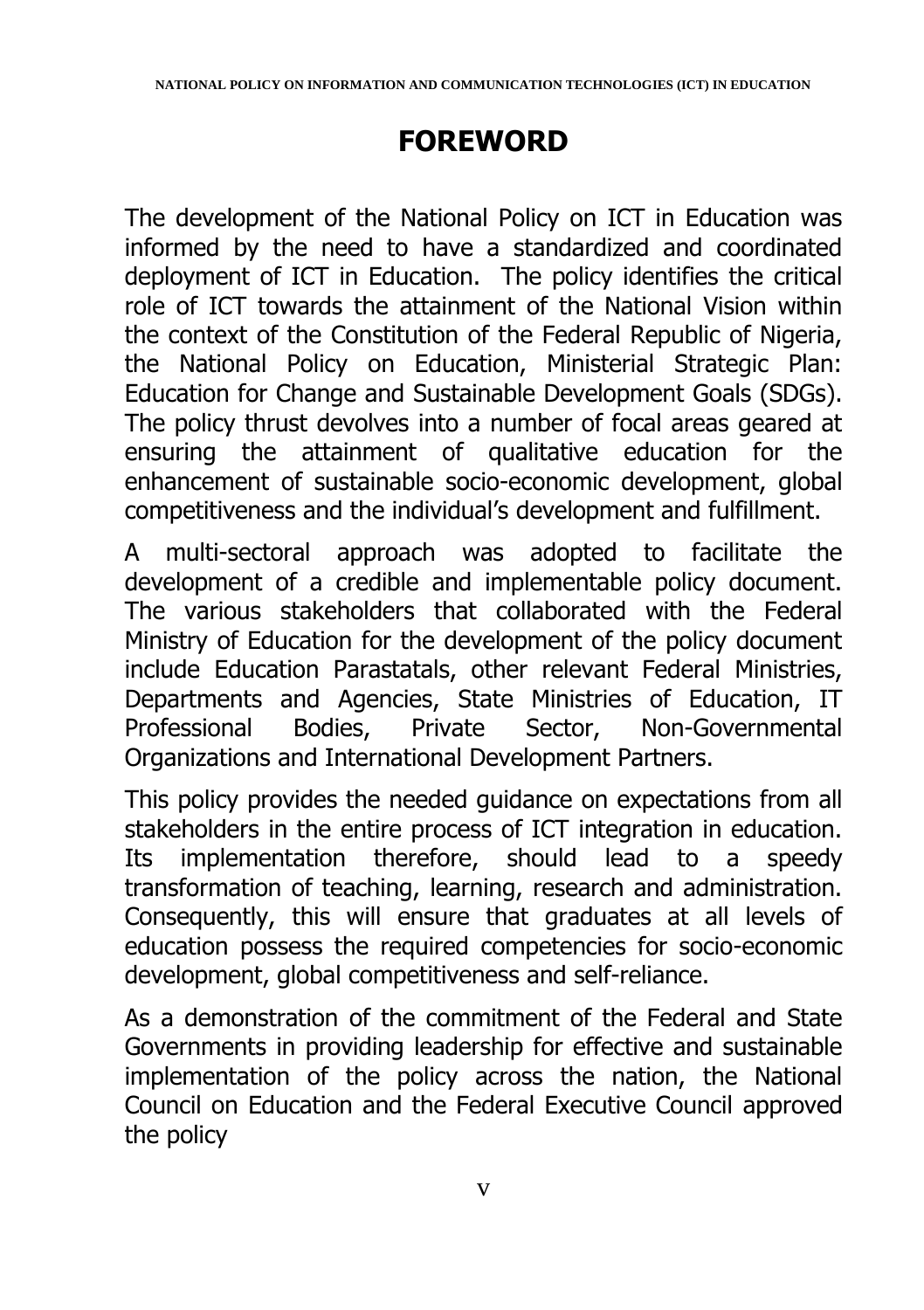document in 2010 for the development and deployment of ICT in education. However, emerging challenges, new trends and developments in Education and ICT have necessitated the review of the policy.

Now that the milestone of reviewing the National Policy on ICT in Education has been achieved, I implore all stakeholders in the Education sector to consider an ICT-enhanced Education as top priority for the actualization of our national goals.

Mallam Adamu Adamu **Honourable Minister of Education May 2019**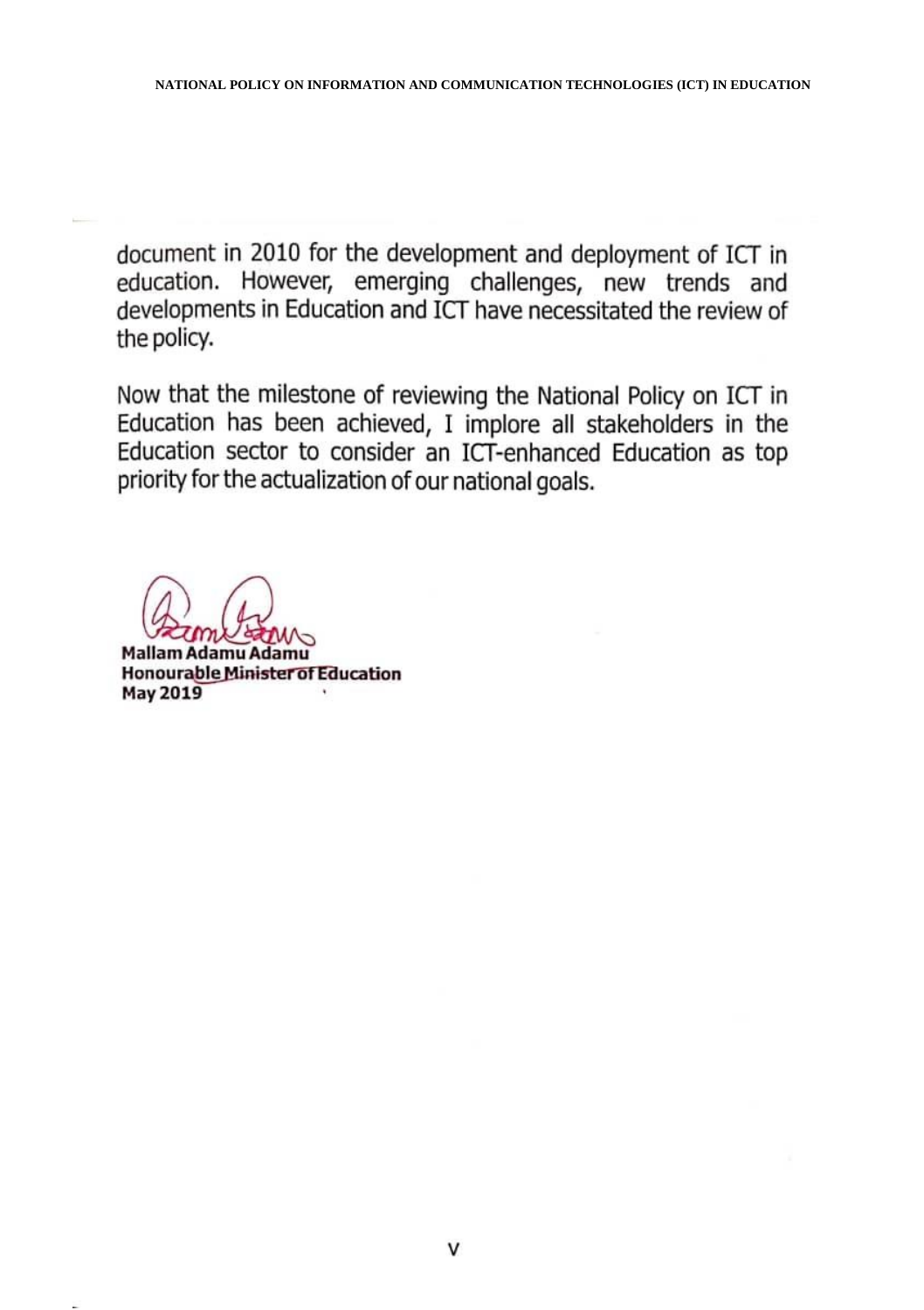## **ACKNOWLEDGMENT**

The review of National Policy on ICT in Education is a milestone for the development and deployment of ICT in the sector. This achievement would not have been accomplished without the help of the Almighty.

The Federal Ministry of Education wishes to acknowledge the immense contributions of Federal and State Ministries and agencies, the Private Sector, Non-Governmental Organizations and International Development Partners to the policy. These include: Federal Civil Service Commission (FCSC), Federal Ministry of Communications, Federal Ministry of Interior (FMI), Federal Ministry of Justice (FMJ), Federal Ministry of Agriculture and Social Development (FMASD), Federal Ministry of Environment (FMEnv), Ministry of Budget and National Planning (MBNP), Ministry of Defence (MOD) and States Ministries of Education (SMOE).

Special thanks also go to the National Universities Commission (NUC), National Board for Technical Education (NBTE), National Commission for Colleges of Education (NCCE), Universal Basic Education Commission (UBEC), Nigerian Educational Research and Development Council (NERDC), National Teachers' Institute (NTI), Computer Professionals [Registration Council of Nigeria] (CPN), Teachers Registration Council of Nigeria (TRCN), National Mathematical Centre (NMC), Joint Admissions and Matriculation Board (JAMB), West African Examination Council (WAEC), National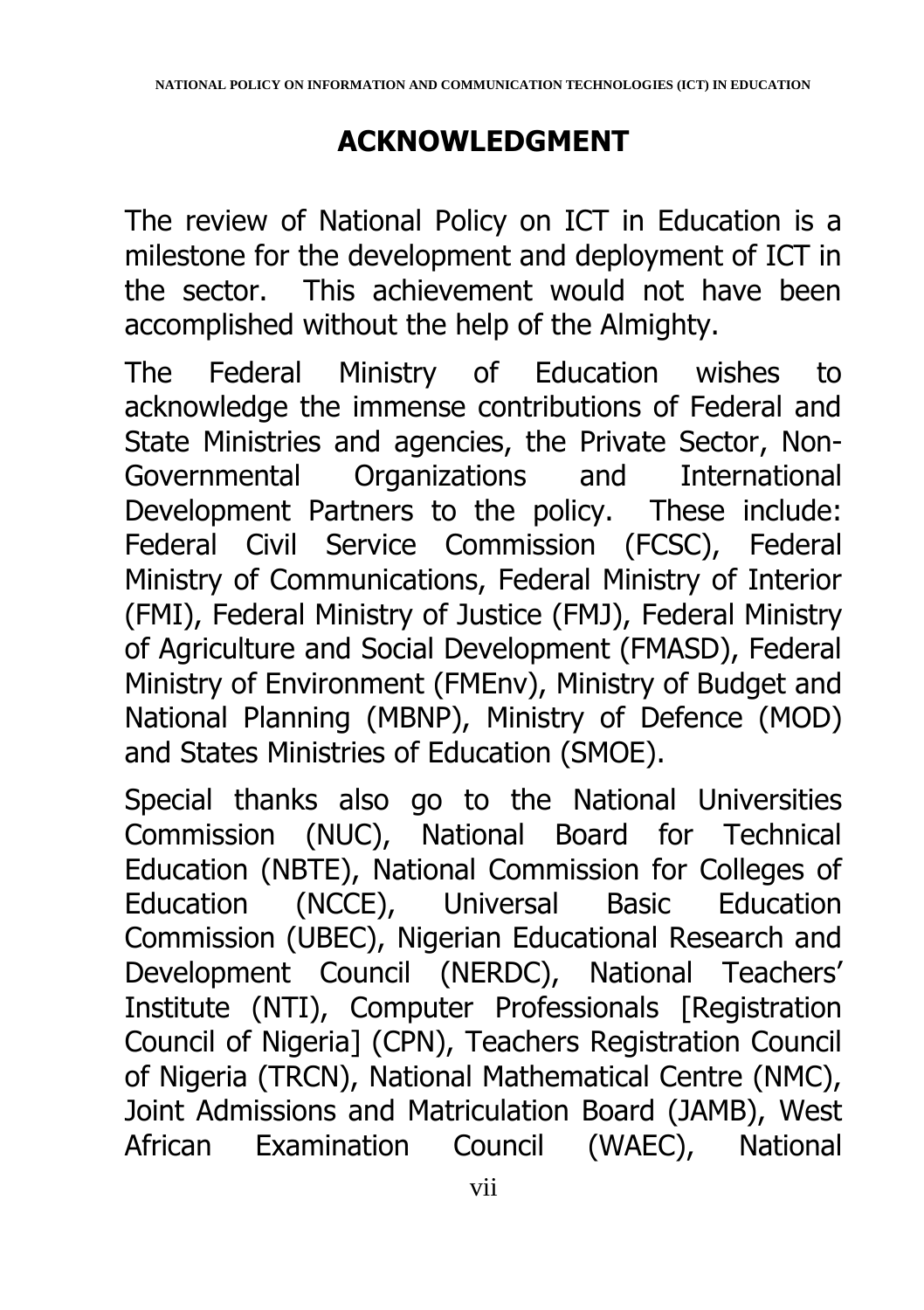Examinations Council (NECO), National Business and Technical Examinations Board (NABTEB), National Open University of Nigeria (NOUN), National Library of Nigeria (NLN), Nigerian French Language Village (NFLV), National Institute of Educational Planning and Administration (NIEPA), National Information Technology Development Agency (NITDA), Nigerian Communications Commission (NCC), Galaxy Backbone PLC, Nigerian Copyright Commission (NCC), National Broadcasting Commission (NBC), Petroleum Trust Development Fund (PTDF), Universal Service Provision Fund (USPF), Raw Material Research and Development Council (RMADC), National Office for Technology Acquisition Programme (NOTAP), Standard Organization of Nigeria (SON), OSSAP-SDGs and Nigerian Television Authority (NTA).

Others that deserve commendation include: University of Ibadan, University of Abuja, Baze University, Federal Polytechnic Offa, Federal Government Boys' College, Apo and Federal Government Girls' College, Bwari, Sidmach Technologies Nigeria Ltd, DellEMC, SkoolMedia, MTN, CISCO Unites, Edufirst Nigeria Limited, Women in Information Technology Society of Nigeria (WIITSoN), GESA Initiative, Nigerian Computer Society (NCS), UNESCO and the World Bank.

Finally, we thank Professor Adenike Osofisan, other consultants and the staff of ICT Department, Federal Ministry of Education for their technical input and direction.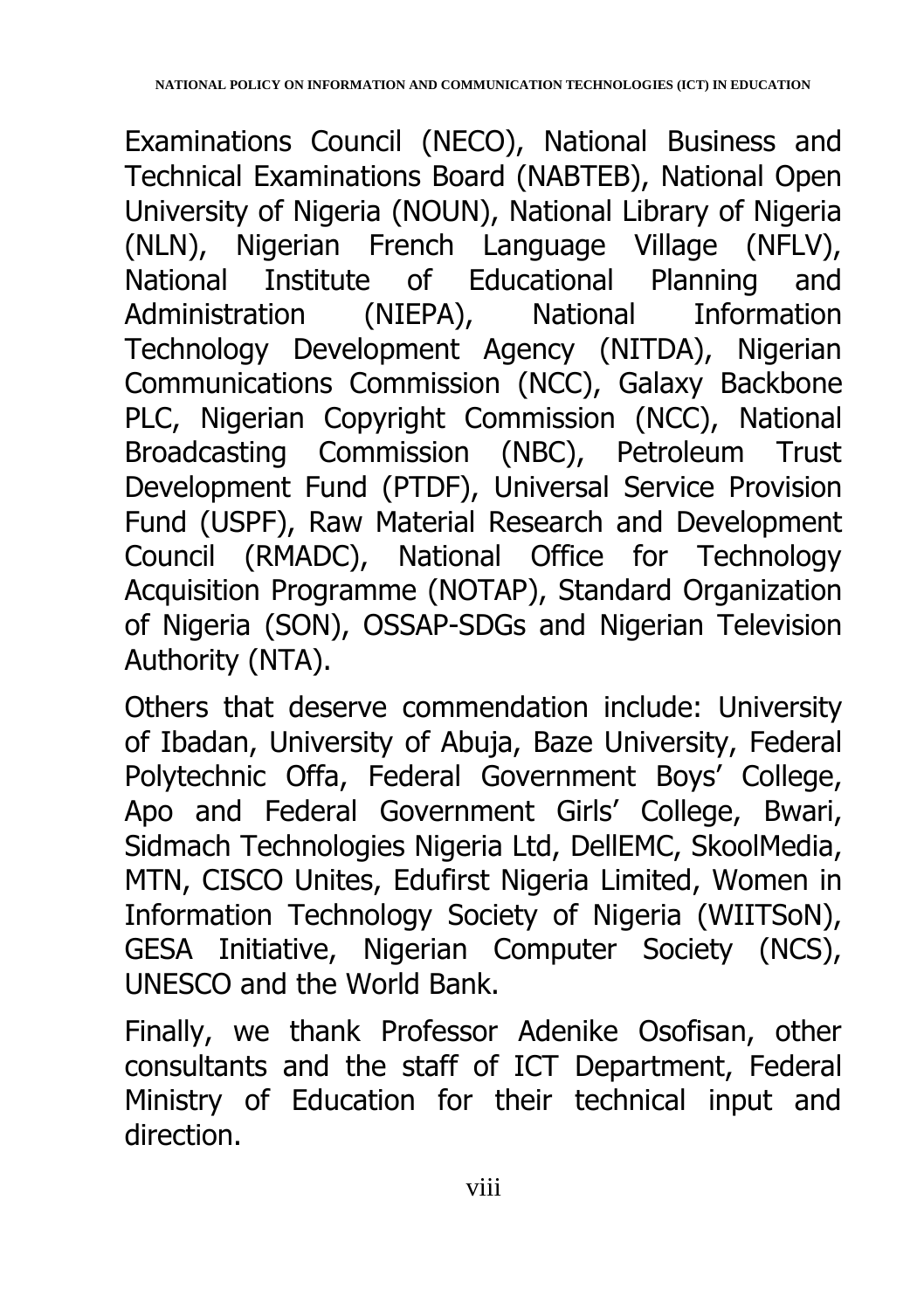## **DEFINITIONS**

## (i) **ICT**

ICT refers to the art and applied sciences that deal with data and information. It encompasses all (equipment including computational machinery - computers, hardware, software, firmware etc., tools, methods, practices, processes, procedures, concepts, principles and the sciences) that come into play in the conduct of the information activities: acquisition, representation, processing, presentation, security, interchange, transfer, management, organization, storage and retrieval of data and information.

## (ii) **ICT-enhanced Education**

ICT-enhanced Education

## **Universally Accessible**

- (i) Takes into account a variety of student characteristics, including ethnicity, race, abilities, disabilities, age, gender, language abilities and preferred learning style.
- (ii) Uses proactive and inclusive way of teaching and designing courses and curricula.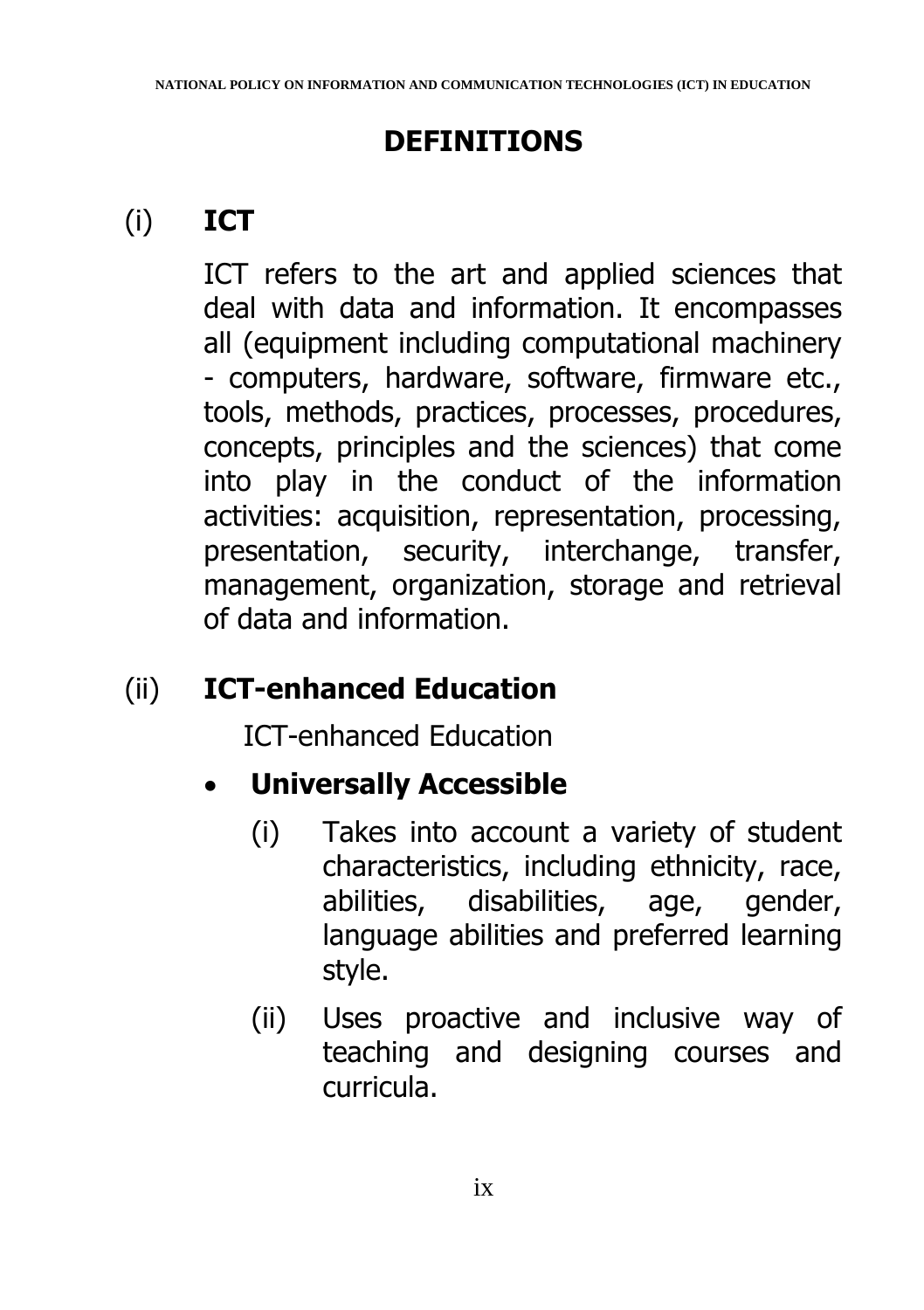- (iii) Barriers to learning are removed before they can affect anyone.
- (iv) Identifies and clearly expresses the essential course content, while recognizing that students can express understanding of essential course content in multiple ways.
- (v) Academic rigour is not compromised.
- (vi) Is consistent with universally recognized principles of good teaching.

#### **Empowering**

- (i) Teachers and trainers use technology to support all learning across the curriculum, functioning as coaches, mentors, advocates and managers of information;
- (ii) Through on-going and comprehensive professional development, all teachers and trainers acquire the knowledge and skills to integrate technology into a challenging and interdisciplinary curriculum which addresses specific needs, developmental levels and learning styles of learners;
- (iii) The teachers and trainers are transformed, through technology, from authority-experts to facilitators guiding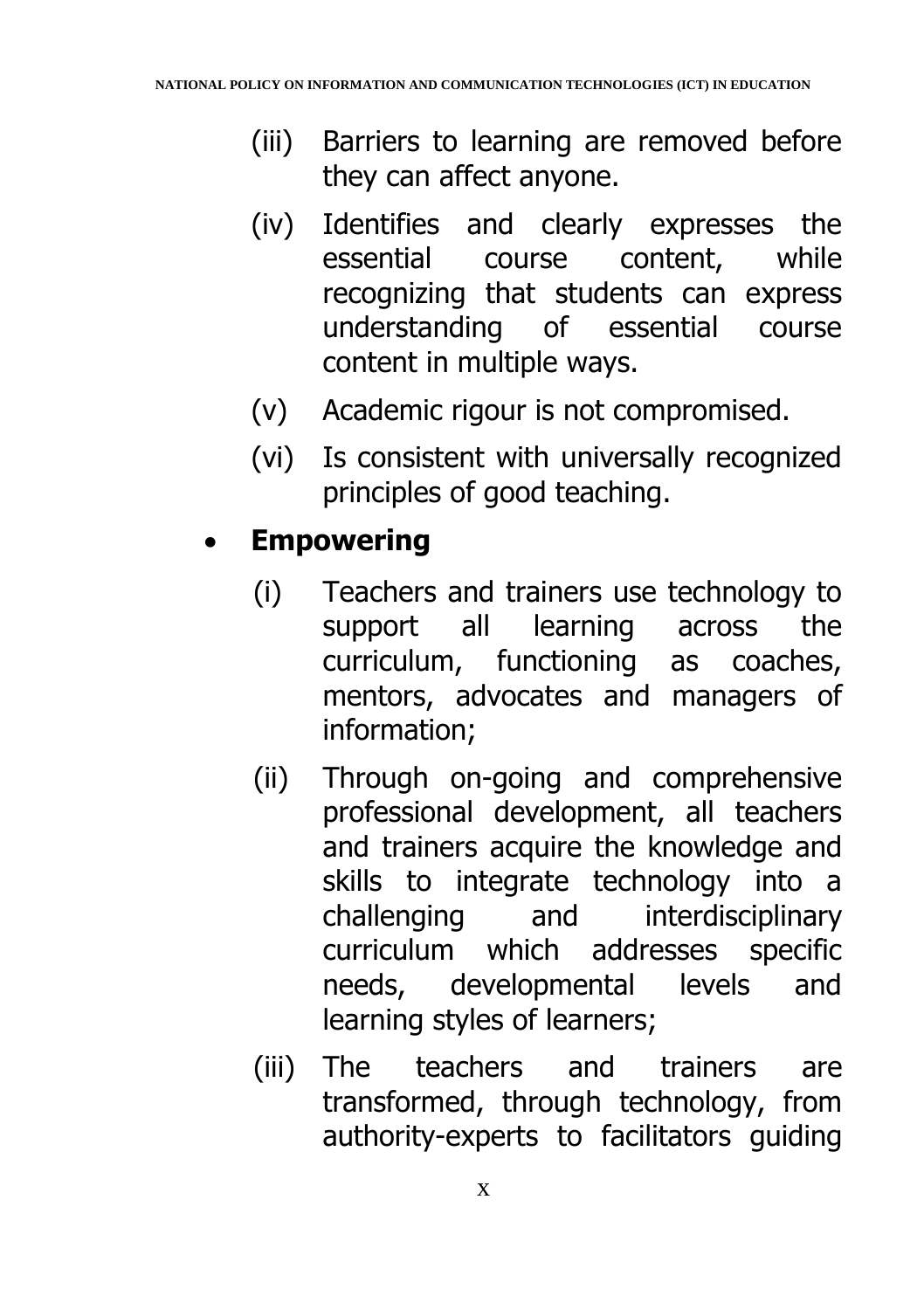the students/learners to use technology to find answers online.

- (iv) The students/learners are empowered to find their own answers, making the learning process to become much more interesting.
- (v) Instructional repertoire is expanded allowing opportunities for multimedia and interactivity that are impossible with more traditional instructional techniques.
- (vi) The students/learners are transformed from passive recipients of the knowledge of the teacher/trainer to active participants in knowledge-seeking and knowledge-construction, with the teachers/trainers often learning new technology programmes along with them.

## **Enriching**

- (i) The individual's collaborative intellectual processes, personal experiences of exploration and discovery, as part of the search for truth, are enriched;
- (ii) Increased accessibility to information is engendered. For example, the Internet provides access to considerable amount of information, media and communications and if the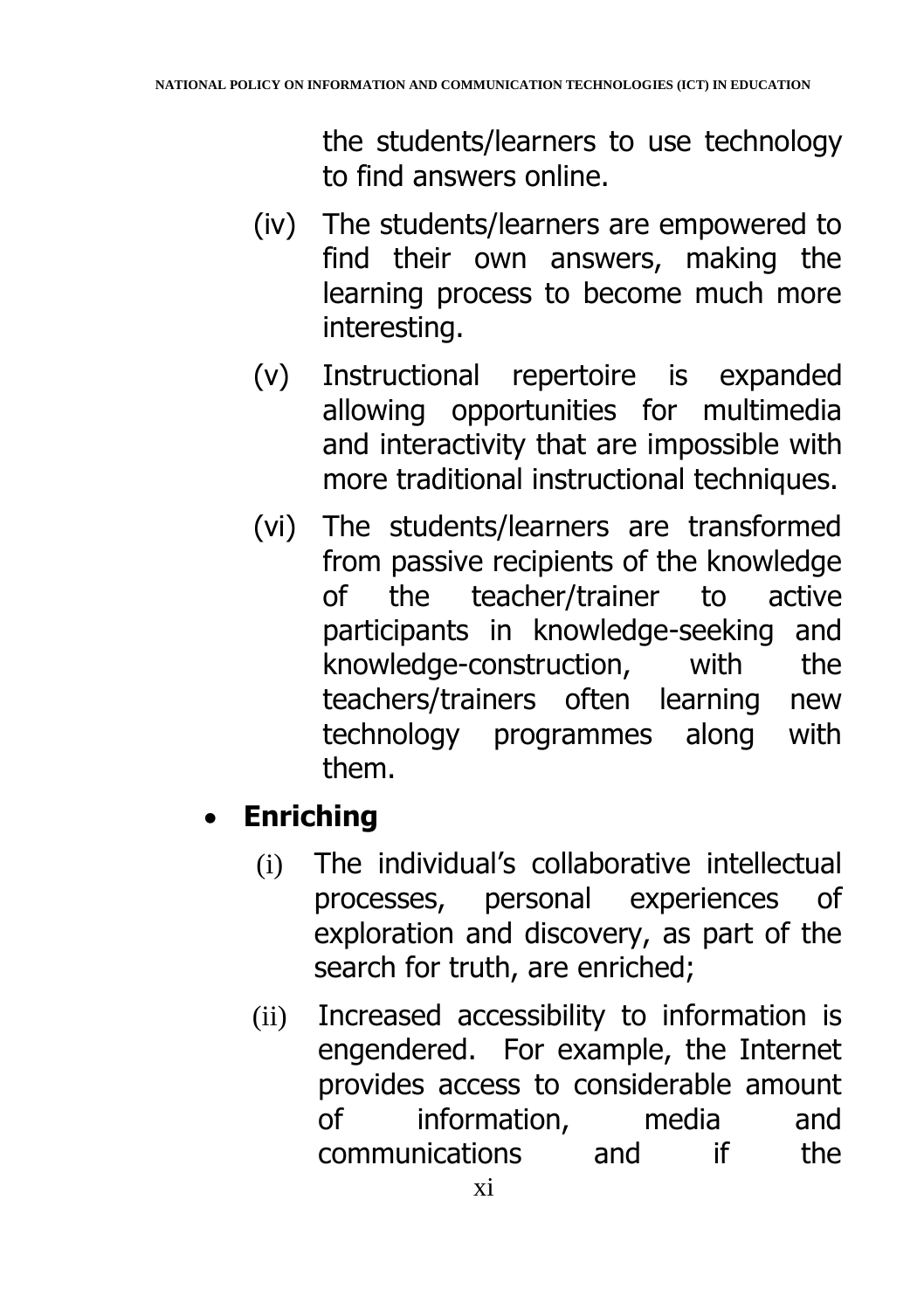students/learners have computer and internet access, assignments, activities, assessments, multimedia and so on can be provided over the web and completed anywhere, providing for a wider range of instructional opportunities for anytime, anywhere, any path and any pace learning.

## **Inclusive**

- (i) All students are welcomed by their schools in age-appropriate, regular classes and are supported to learn, contribute and participate in all aspects of the life of the school.
- (ii) Schools, classrooms, programmes and activities are developed and designed so that all students including learners with special needs learn and participate together.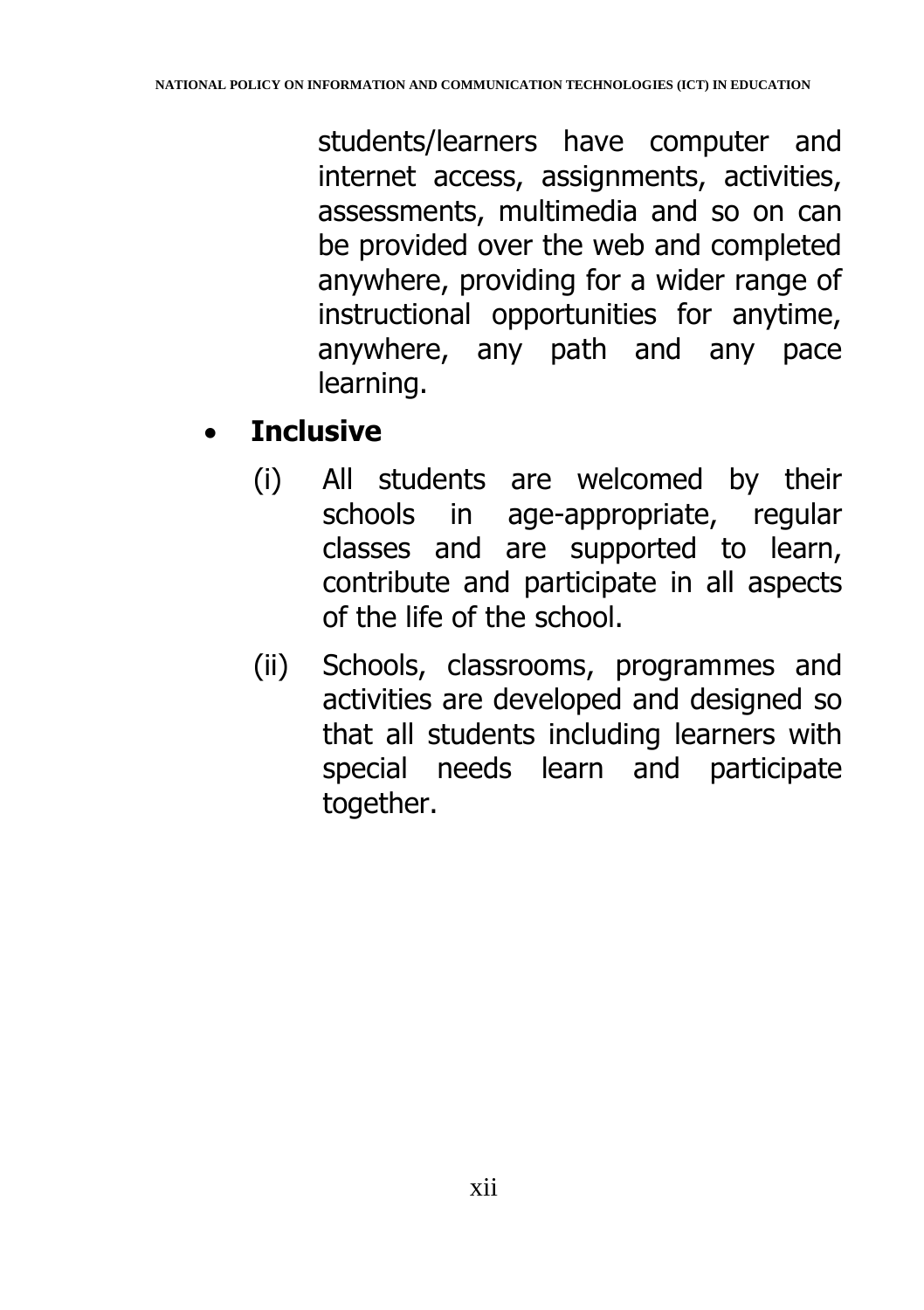## **ACRONYMS**

| <b>CCTV</b>   | <b>Closed Circuit Television</b>            |
|---------------|---------------------------------------------|
| <b>CPN</b>    | <b>Computer Professionals (Registration</b> |
|               | Council of Nigeria)                         |
| <b>ICT</b>    | <b>Information and Communication</b>        |
|               | <b>Technologies</b>                         |
| <b>IEIs</b>   | <b>Innovation Enterprise Institutions</b>   |
| IT            | <b>Information Technology</b>               |
| <b>JAMB</b>   | <b>Joint Admissions and Matriculation</b>   |
|               | <b>Board</b>                                |
| <b>LEMIS</b>  | <b>Local Government Education</b>           |
|               | <b>Management Information System</b>        |
| M&E           | Monitoring and Evaluation                   |
| <b>NABTEB</b> | <b>National Business and Technical</b>      |
|               | <b>Examinations Board</b>                   |
| <b>NECO</b>   | <b>National Examinations Council</b>        |
| <b>NBTE</b>   | <b>National Board for Technical</b>         |
|               | Education                                   |
| <b>NCCE</b>   | National Commission for Colleges of         |
|               | Education                                   |
| <b>NEMIS</b>  | <b>Nigerian Education Management</b>        |
|               | <b>Information System</b>                   |
| <b>NgREN</b>  | Nigerian Research and Education             |
|               | <b>Network</b>                              |
| <b>NITDEF</b> | National Information Technology             |
|               | Development Fund                            |
| <b>NITEF</b>  | <b>National Information Technology</b>      |
|               | <b>Education Framework</b>                  |
| <b>NOUN</b>   | National Open University of Nigeria         |
|               | xiii                                        |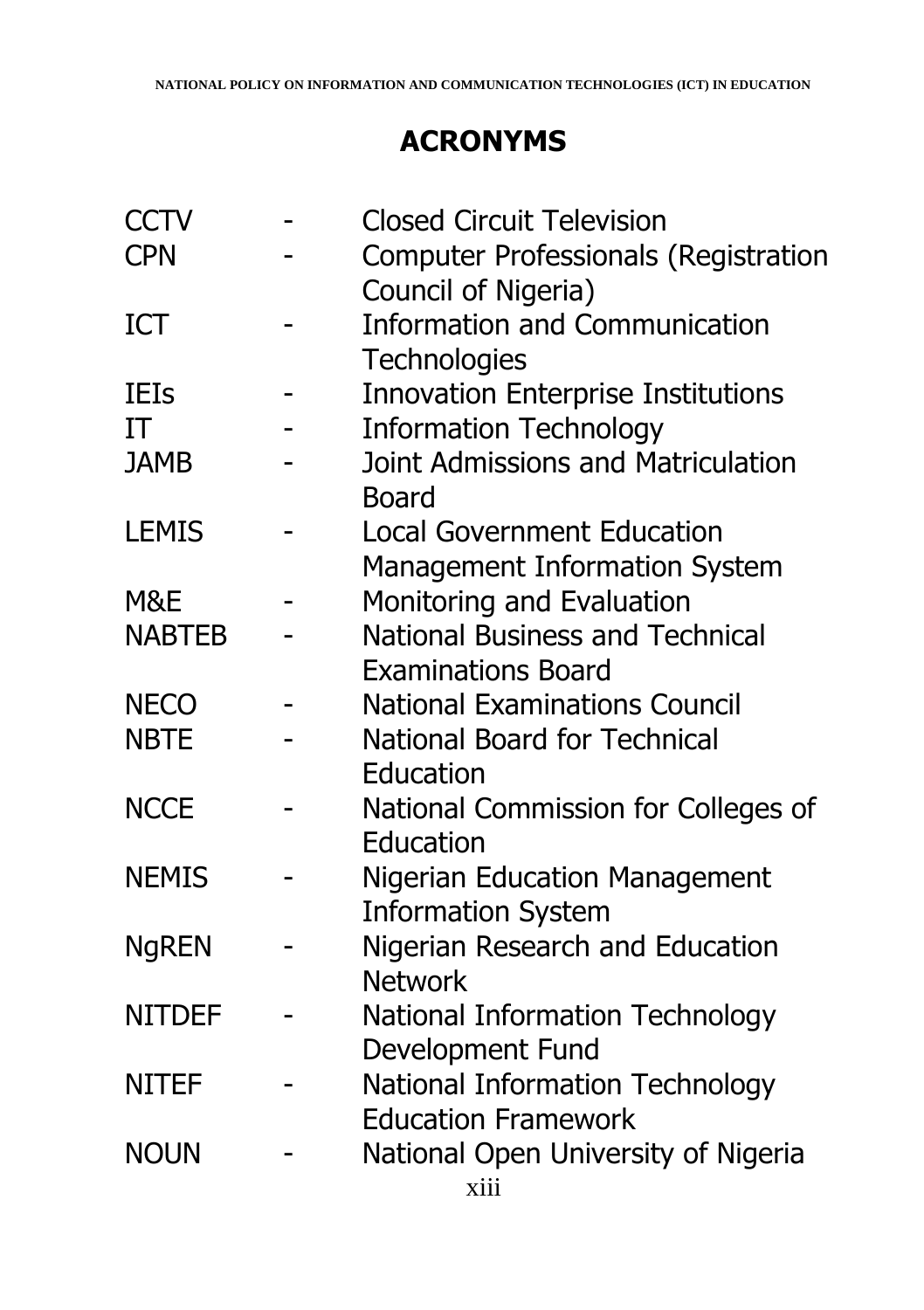|             | <b>National Universities Commission</b>    |
|-------------|--------------------------------------------|
|             | Nigerian Universities Electronic           |
|             | Teaching and Learning                      |
| Post-UTME - | <b>Post Unified Tertiary Matriculation</b> |
|             | Examination                                |
|             | <b>Public-Private Partnership</b>          |
|             | Petroleum Technology Development           |
|             | Fund                                       |
|             | Research and Development                   |
|             | Sustainable Development Goals              |
|             | <b>State Education Management</b>          |
|             | <b>Information System</b>                  |
|             | <b>Tertiary Education Trust Fund</b>       |
|             | <b>Teachers Registration Council of</b>    |
|             | Nigeria                                    |
|             | <b>Universal Basic Education</b>           |
|             | Commission                                 |
|             | <b>Universal Service Provision Fund</b>    |
|             | <b>Unified Tertiary Matriculation</b>      |
|             | Examination                                |
|             | <b>Vocational Enterprise Institutions</b>  |
|             | <b>Very Small Aperture Terminal</b>        |
|             |                                            |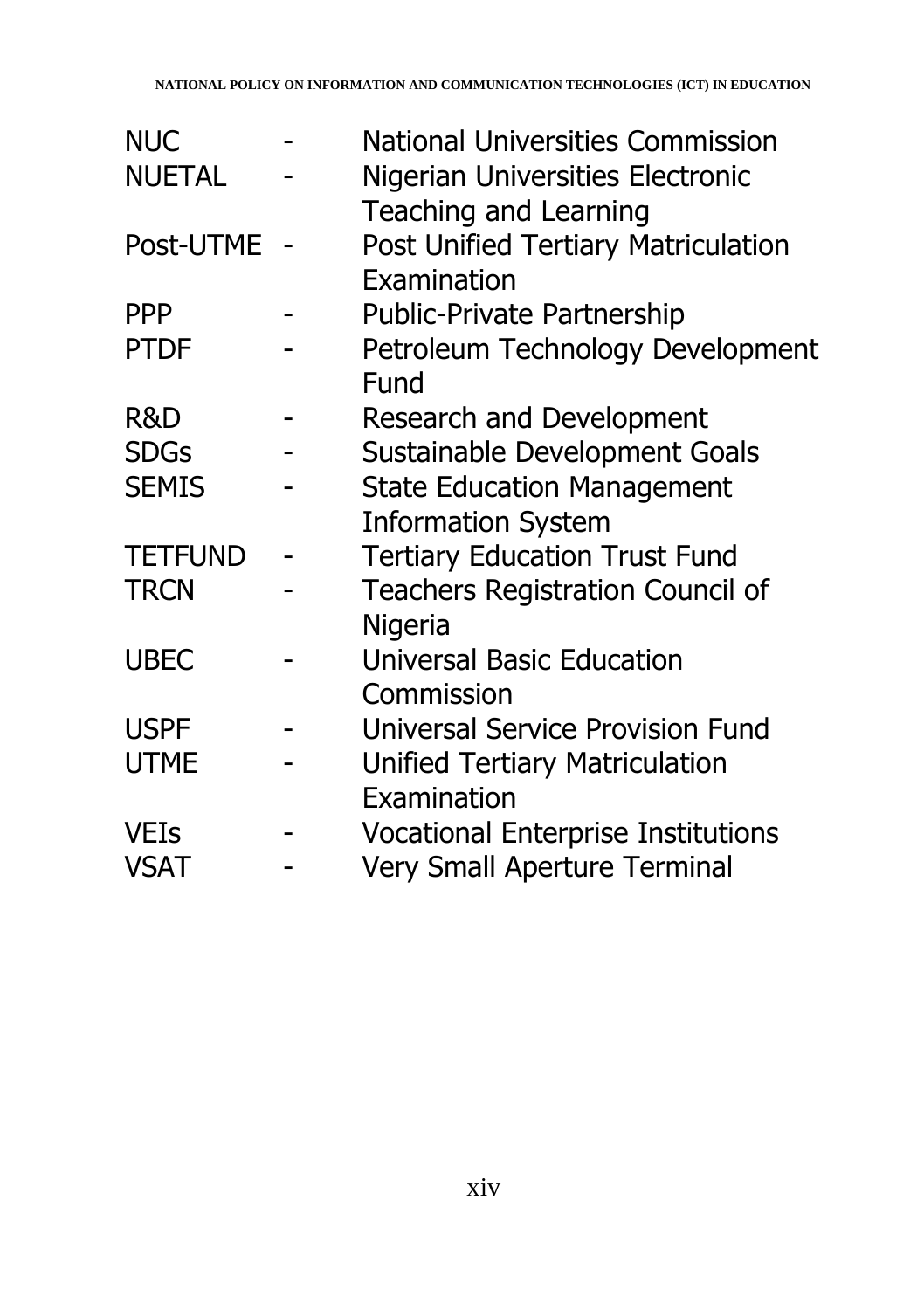## **EXECUTIVE SUMMARY**

## 1.0 **Introduction**

Knowledge is the critical determinant of competitiveness in the world economy given the prevalent globalization and rapid technological change. Government recognizes the key role of education towards the attainment of sustainable development and has made qualitative education one of its key focuses. Thus, the realization of the National Vision and the Sustainable Development Goals (SDGs) is tied to education.

Attainment of qualitative education requires improving on teaching, learning and educational administration. This in turn requires the integration of ICT into education.

This document presents the policy of Government on ICT in education predicated on a vision for ICT in education deriving from a number of instruments:

- The National Vision
- The National Policy on Education
- The National Information and Communication Technology Policy
- The National Information Technology Education Framework, and
- The Ministerial Strategy Plan for the Education Sector (2016-2019).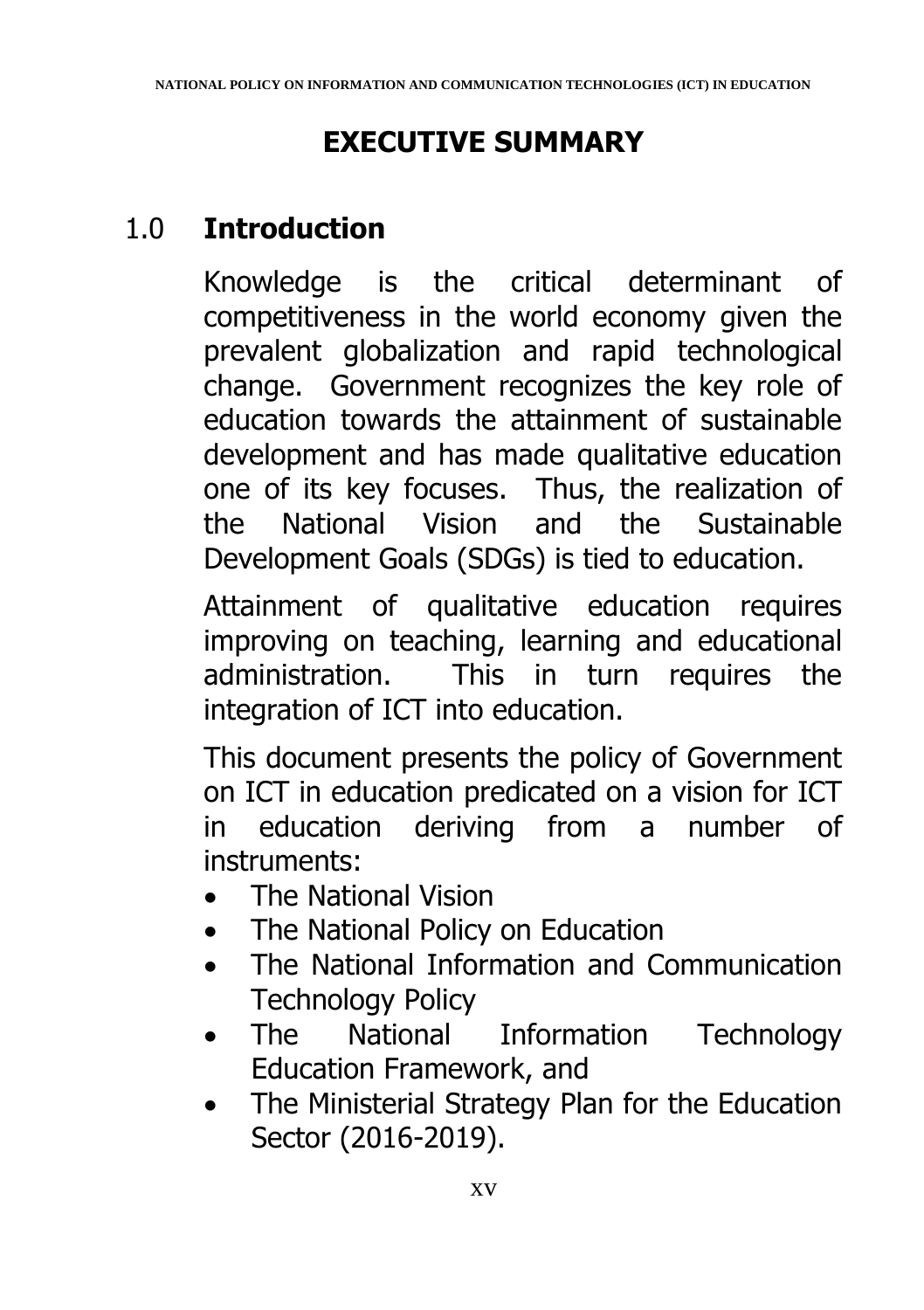## 2.0 **Vision**

Education that is universally accessible, empowering, inclusive and enriching.

## 3.0 **Mission**

To meet the human capital requirement of the nation for attaining and enhancing sustainable socio-economic development, global competitiveness as well as the individual's ability to survive in a contemporary environment.

## 4.0 **Objectives**

The objectives of ICT in Education are:

- (i) To facilitate the teaching and learning processes.
- (ii) To promote problem-solving, critical thinking and innovative skills.
- (iii) To promote life-long learning and advance knowledge.
- (iv) To enhance the various teaching/learning strategies required to meet the needs of the population.
- (v) To foster research and development.
- (vi) To support effective and efficient education administration.
- (vii) To enhance universal access to information.
- (viii) To widen access to education and the range of instructional options and opportunities for any-where, any-time, any-pace and anypath learning.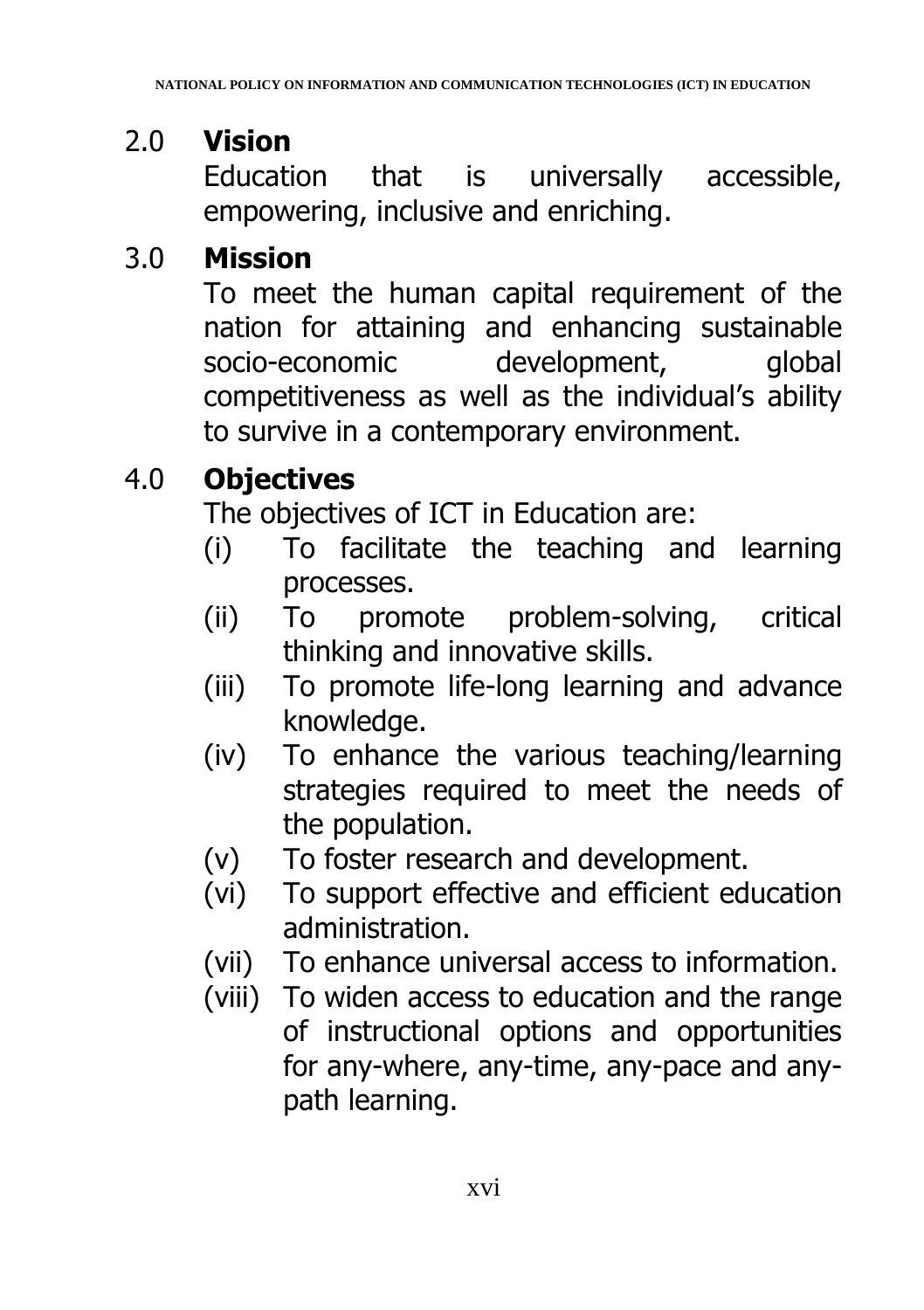- (ix) To promote commercialization of ICT in Education.
- (x) To develop and support technical infrastructure that maximizes digital creativity, sharing and innovation.

## 5.0 **Policy Thrust**

Government shall:

- (i) build and encourage the development, utilization and sustenance of the ICT manpower required to achieve an ICTenhanced Education;
- (ii) establish and sustain a common ICT infrastructure platform for education at all levels;
- (iii) ensure and encourage Research and Development (R&D) in ICT and ICT in Education;
- (iv) engage in and encourage regular stakeholder consultations (including the Private Sector), sensitization of the learning community, public awareness and intergovernmental relations to achieve a broadbased consensus on ICT in education;
- (v) provide appropriate legal, regulatory and security framework to ensure that ICT in Education and the conduct of related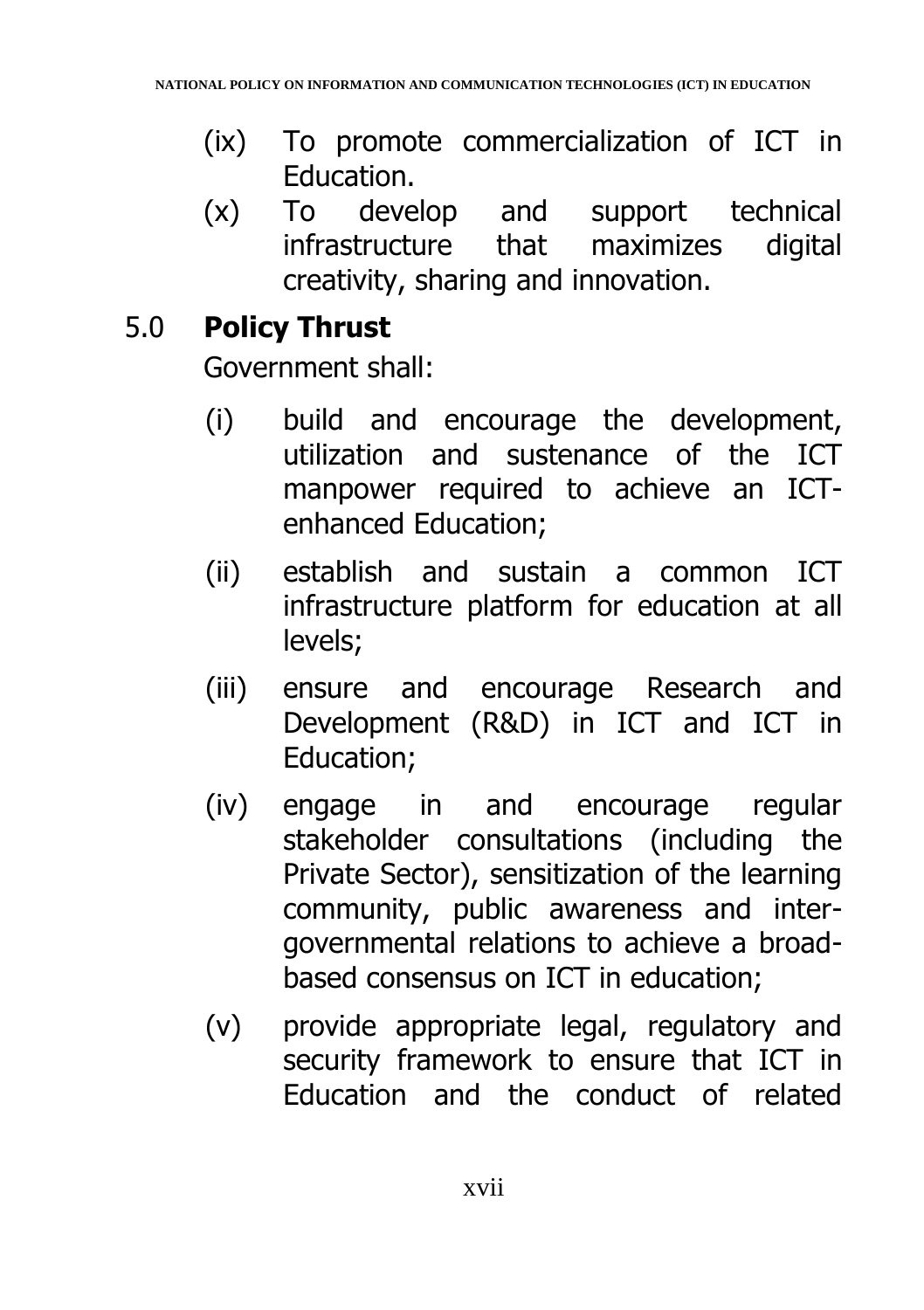activities are focused on achieving ICTenhanced Education;

- (vi) adopt innovative and creative financing models for ICT in Education; and
- (vii) use M&E as a veritable tool in ICT in Education for tracking policy implementation, efficient service delivery and compliance.

## 6.0 **Policy Focus areas**

The policy is resolved into the following focus areas:

- Human Capital Development
- Infrastructure
- Research and Development
- Awareness and Communication
- Governance
- Financing
- Monitoring & Evaluation

The strategies for each of the focus areas are listed under each area.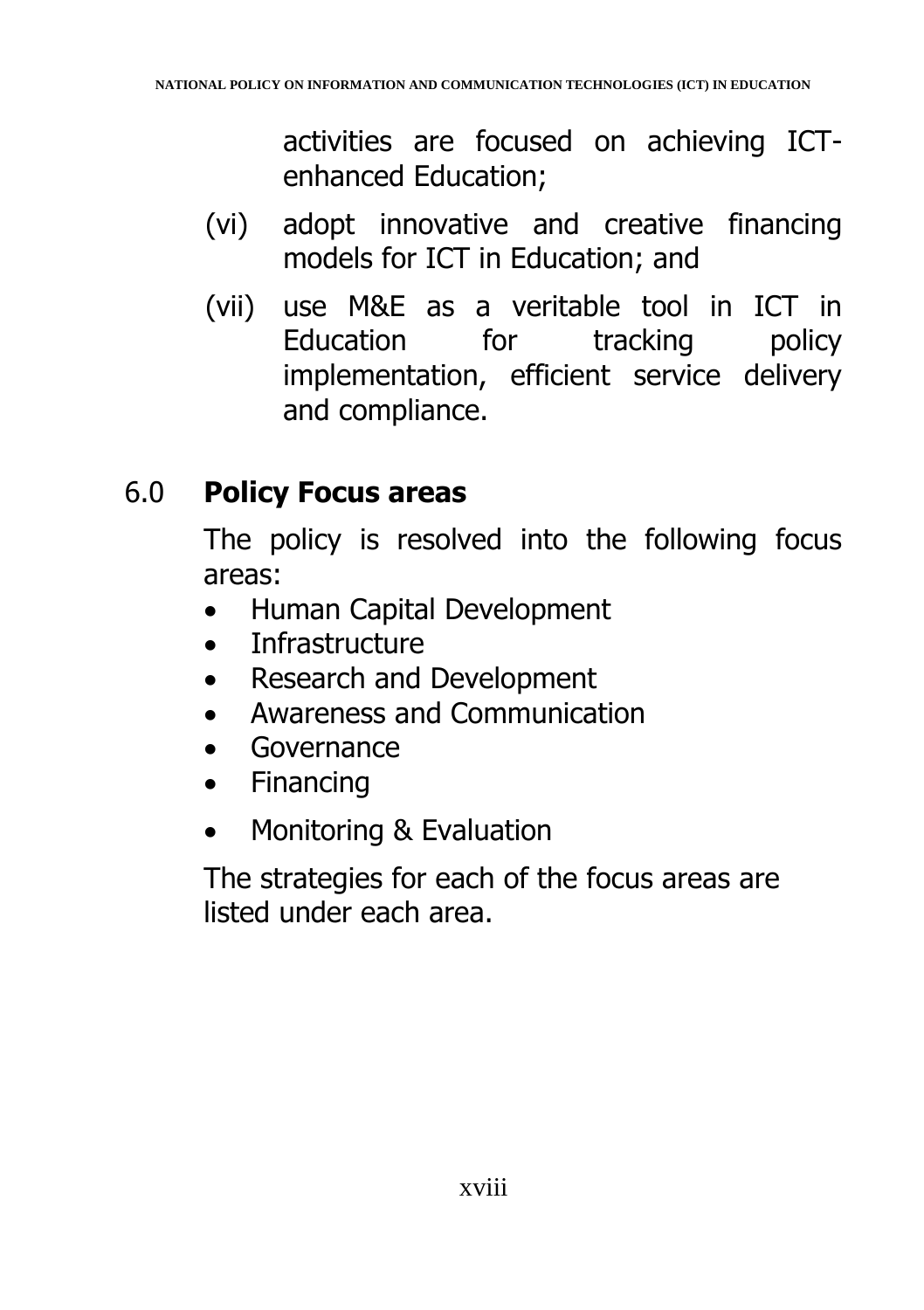## 1.0 **INTRODUCTION**

Advances in Information and Communication Technologies (ICT) have turned the world into a global village and are transforming the world economy presenting challenges that were hitherto unthought-of. Nigeria aspires to attain sustainable development and enhance global competitiveness, a status that requires innovations especially in the development of human capital. There is no gainsaying the fact that ICT has become *sine qua non* in bringing these about.

Educators and policy-makers alike agree that ICT is paramount to the future of education and that successful contributions to meeting the Sustainable Development Goals (SDGs) are most likely to be made by ICT in Education initiatives that focus on:

- increasing access through distance learning as ICT can provide new and innovative means to bring educational opportunities to greater numbers of people of all ages, especially those who over the years have been excluded, such as populations in rural areas, women facing social barriers and people with disabilities;
- creating a knowledge network for learners given the fact that information has a crucial input in the productive processes within today's economy. The efficiency by which information is acquired and applied determines economic success, and the effective use of ICT can contribute to the timely transmission of information, thereby helping education systems to meet this challenge;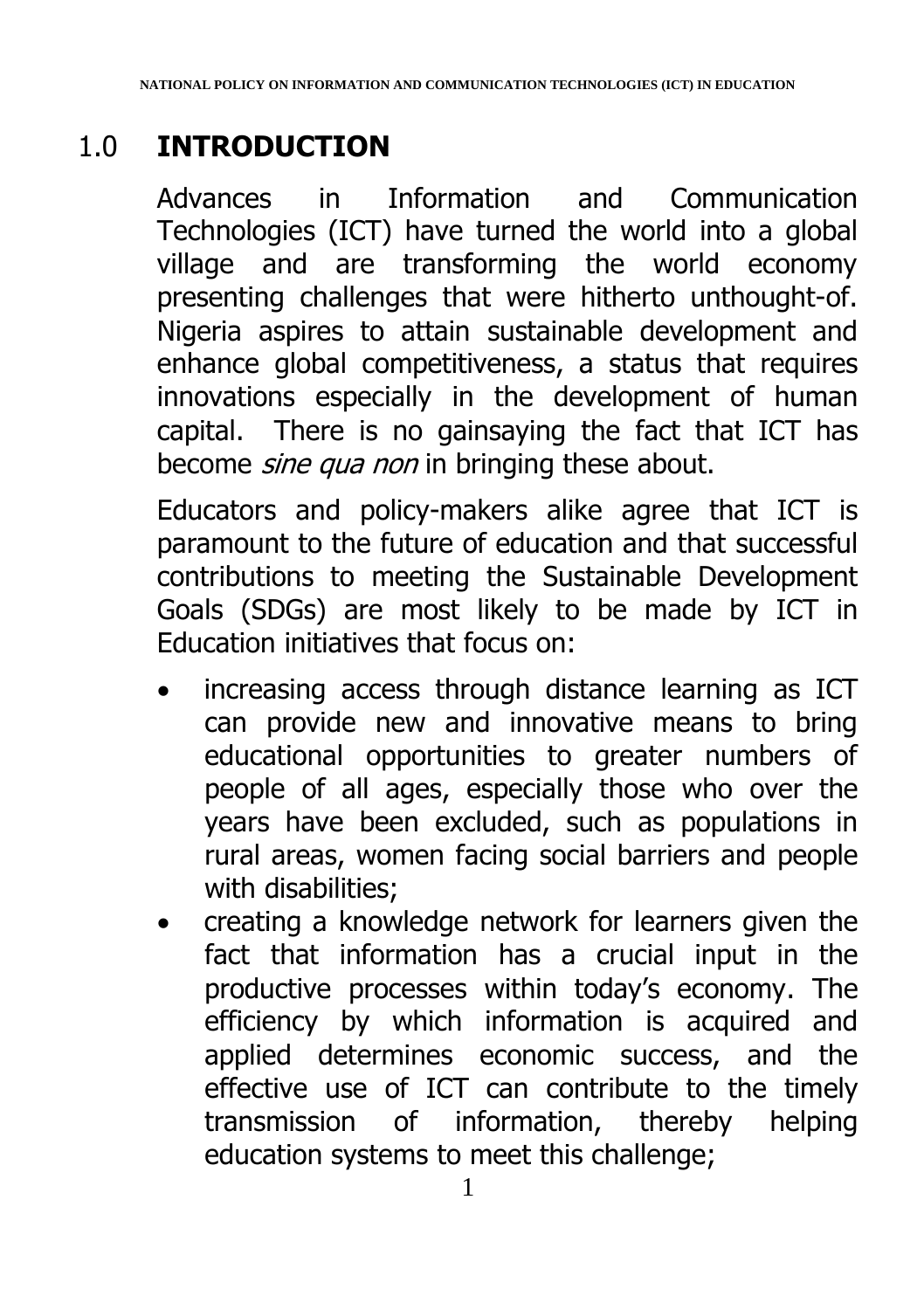- training teachers and trainers since large numbers of teachers/trainers will be needed to meet the national vision and SDGs for education as well as provide opportunities to complement on-the-job training and continuing education for teachers/trainers;
- broadening the availability of quality education materials {arising from the fact that} network technologies have the potential to increase the availability of quality educational materials. Interactivity and global reach allow for customized sharing of knowledge, materials and databases, quickly and cheaply over long geographic distances, with online resources. Thus, teachers/trainers are offered access to a vast and diverse collection of educational materials, enabling them to design curricula that best meet the needs of the students/learners; and
- enhancing the efficiency and effectiveness of educational administration and policy as new technologies can help improve the quality of administration including human resource management, student registration and monitoring of enrollment and achievement.

Therefore, Government considers qualitative education a key component of its developmental Agenda. The development of the human capital for realizing the national vision needs to be enhanced by a new set of knowledge, skills and attitude, and the individual citizen needs to be fully equipped to be competitive as well as meet the challenges of the emergent environment. This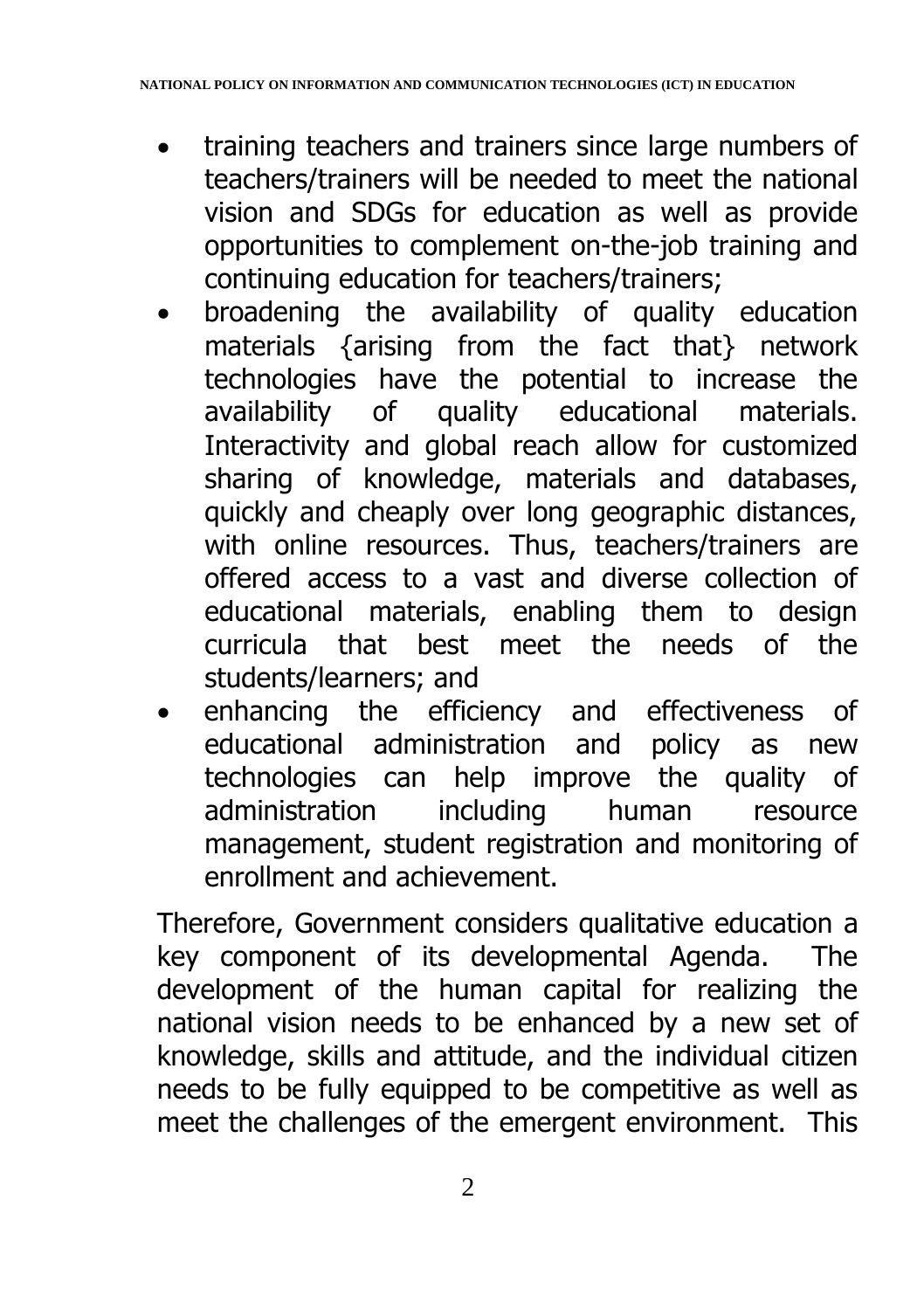implies a robust consideration for the integration of ICT into education.

#### 1.1 **Current State of ICT in Education**

The Federal Ministry of Education is charged with policy formulation, monitoring of implementation, and setting and maintaining standards in the Nigerian education sector. However, the Constitution places education on the Concurrent Legislative List, making education a shared responsibility of the Federal, State and Local Governments. Thus, while the policy and standards with regards to ICT in education are the responsibilities of the Federal Government, the implementation of ICT in education rests heavily on the State and Local Governments.

ICT occupies a very strategic place in Education in the country. This is encapsulated in the Ministerial Strategy Plan: Education For Change and in series of initiatives and strategies targeted at integrating ICT into education.

#### 1.1.1 **Current Initiatives and Strategies**

The initiatives and strategies include the following:

- (i) The use of the National Policy on ICT in Education to drive the development and deployment of ICT in Education in the country.
- (ii) Provision of requisite ICT infrastructure and services such as: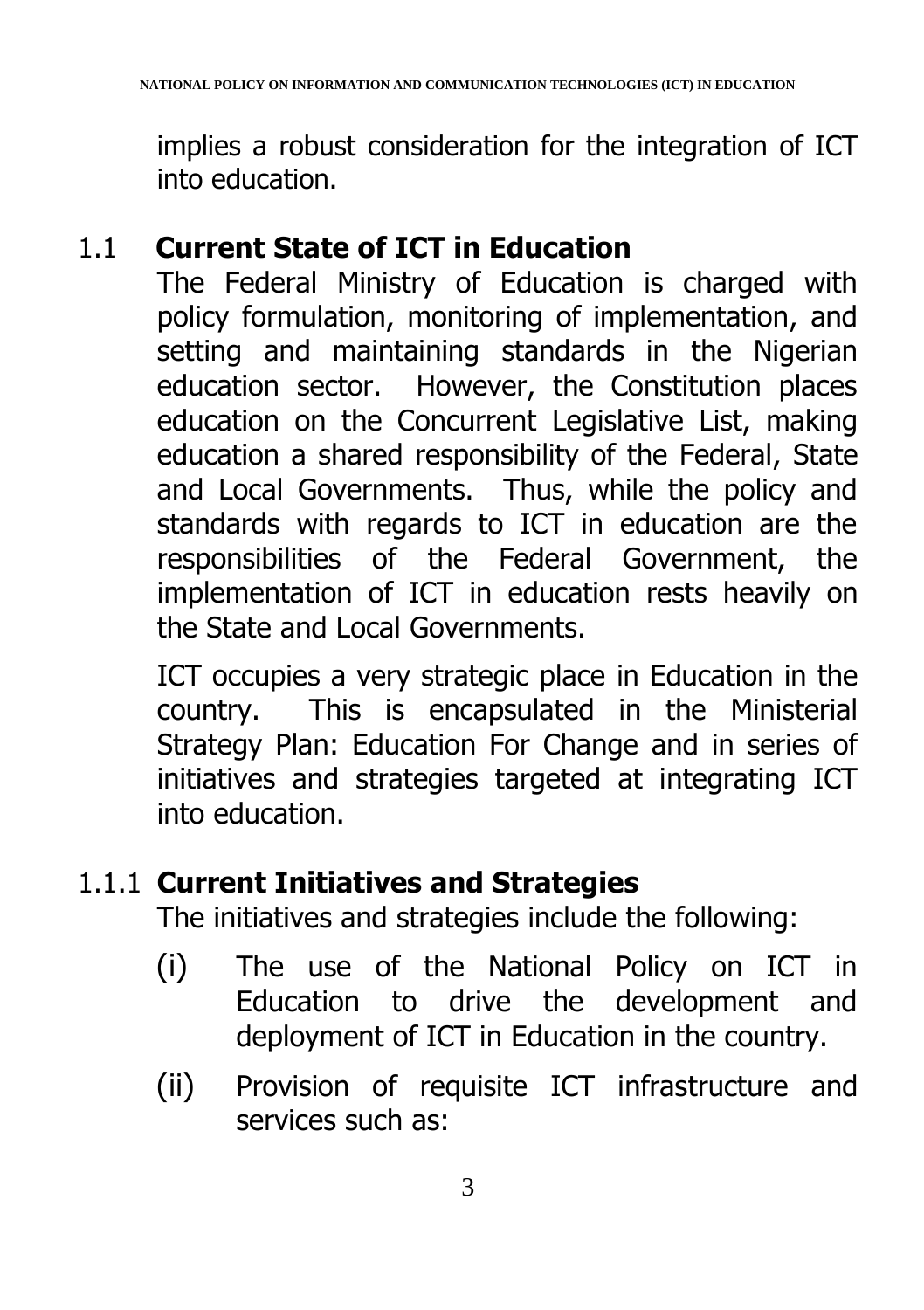- Nigerian Research and Education Network (NgREN), which has interconnected 27 universities, with a hub at the National Universities Commission.
- Campus networks in schools especially at the tertiary level.
- Functional websites, email facilities and portals for the Ministry and schools.
- Data Centres in the Ministry and in schools.
- Computers and other multimedia facilities
- Internet Connectivity through VSAT and fibre optic in all Federal Institutions.
- Alternative power supply such as solar panels, generators, inverters and so on.
- CCTV for security and safety of the education community.
- (iii) The introduction of Schemes which are targeted at the provision of computers to government staff at all levels of education at preferential rates.
- (iv) Establishment of ICT laboratories in schools and Centres of Excellence in the tertiary institutions.
- (v) Introduction of e-learning and application of ICT to Distance Education and Open Learning at all levels as follows:
	- At the tertiary education level, the National Open University of Nigeria (NOUN) and other tertiary institutions offer a robust open and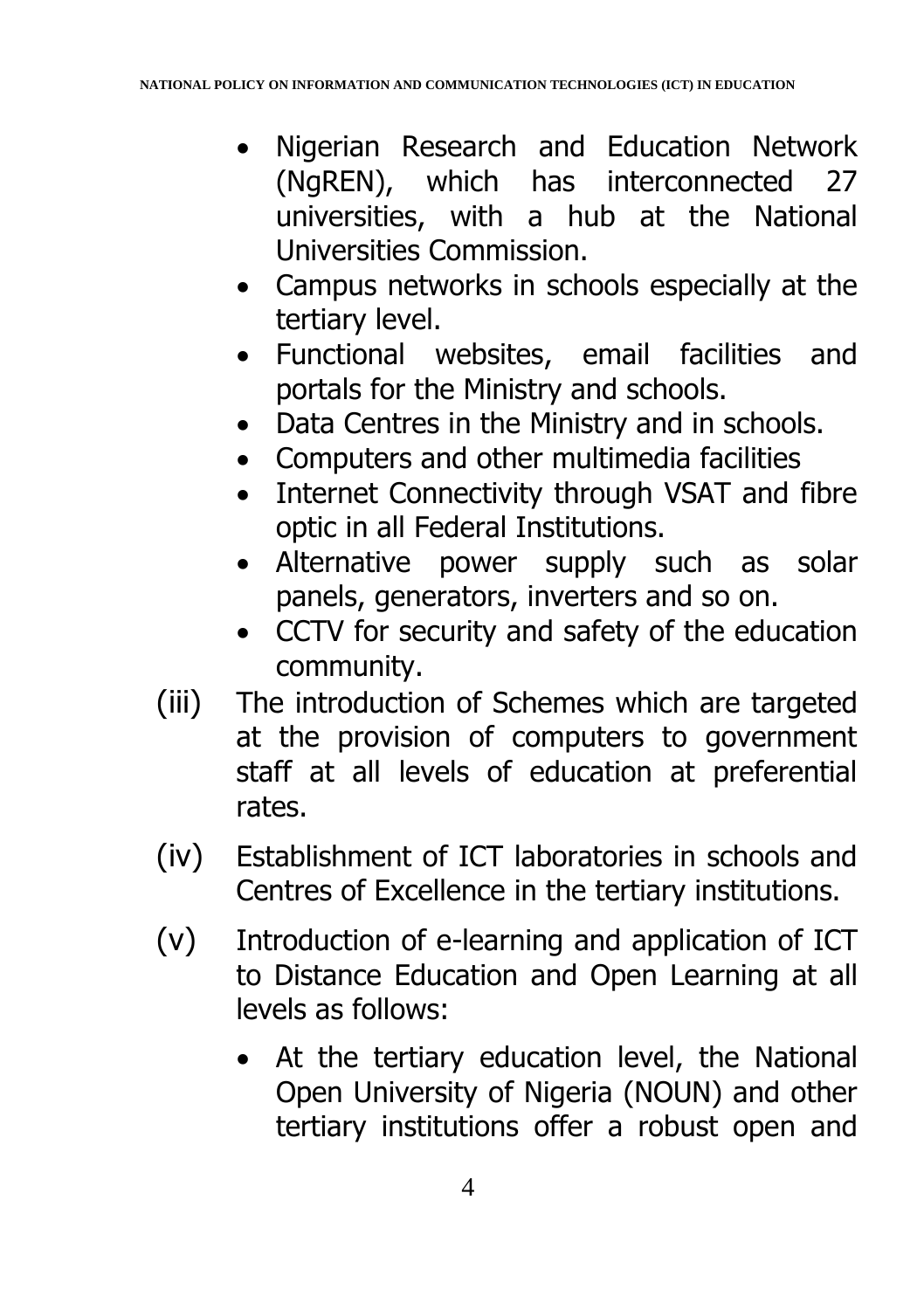distance learning to hundreds of thousands of students.

- The National Teachers' Institute offers distance learning to hundreds of thousands of teachers.
- The Nigerian Universities Electronic Teaching and Learning (NUETAL) platform has been established in 12 Federal and State Universities as an ICT-enabled interactive teaching and learning tool.
- At the basic and secondary education levels, e-learning is being delivered in collaboration with the private sector.
- The literacy by radio programme is used widely for nomads and other migrant groups as well as adult learners to facilitate access to education for illiterate and semi-literate Nigerians irrespective of their geographical locations, gender and cultural settings.
- Mobile learning is being implemented at the tertiary education level and in some States of the Federation.
- Computer-Based Test is being used for the conduct of Unified Tertiary Matriculation Examination (UTME), post-UTME by many tertiary institutions and professional examinations such as Teachers Professional Examinations, Computer Professional Examinations, among others, to give credibility to examination process.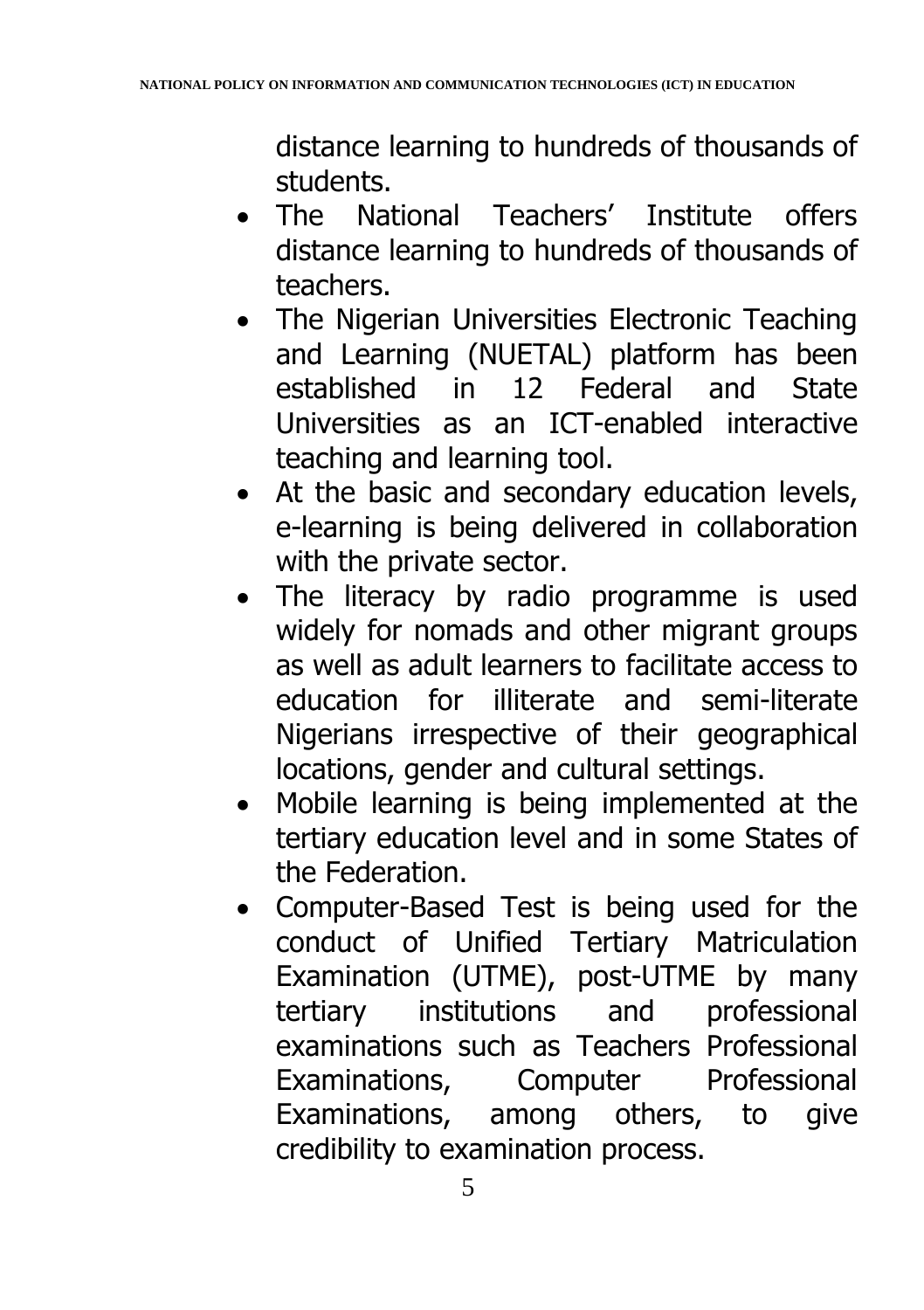- (vi) ICT capacity-building for teachers and educational administrators through nationally and internationally recognized certifications.
- (vii) The use of ICT to streamline the Education Delivery Management framework through:
	- Establishment of the Nigerian Education Management Information System (NEMIS) at the Federal level to serve as a repository of education data across the entire education sector.
	- Establishment of the State Education Management Information System (SEMIS) and Local Government Education Management Information System (LEMIS) for the collection, storage, integration, processing, maintenance and dissemination of data.
	- Use of technology for item banking, management of registration, notification, validation, admission and backend automation for national examinations (JAMB, NECO and NABTEB).
- (viii) The construction of e-libraries in Federal Schools and virtual libraries for universities.
- (ix) The development and periodic review of the curricula for IT Education at all levels of education.
- (x) The development and use of the National Information Technology Education Framework (NITEF) for categorization of IT institutions and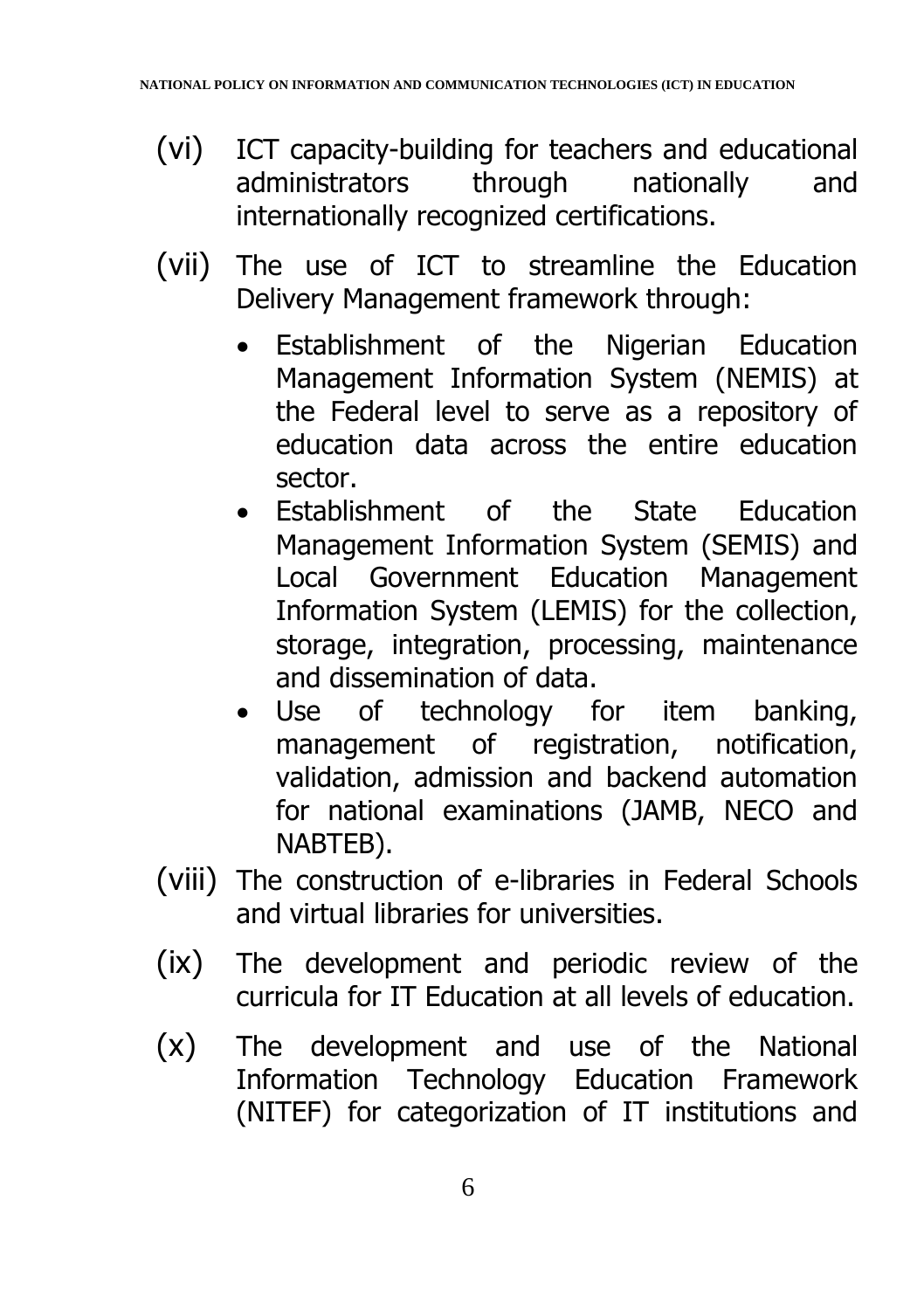placement of IT professionals in the Scheme of Service of the Federation.

- (xi) The development and use of the National Standards for IT Education to set academic and professional standards for IT Education at all levels.
- (xii) The establishment of ICT Department to drive the delivery of innovative technology solutions and support services within the Federal Ministry of Education and to serve as an ICT co-ordination resource for the education sector at large.
- (xiii) The establishment of Innovation Enterprise Institutions (IEIs) and Vocational Enterprise Institutions (VEIs) to address skill gaps in such areas as ICT.
- (xiv) The regulation of IT education and practice by the Computer Professionals Registration Council of Nigeria (CPN) in collaboration with the National Universities Commission (NUC), National Board for Technical Education (NBTE) and National Commission for Colleges of Education (NCCE) for the tertiary education level as well as regulations of other formal and non-formal institutions.

## 1.1.2 **Challenges**

Implementation of ICT in education is plagued with many challenges. These include the following:

(i) Policy: Inadequate policy implementation.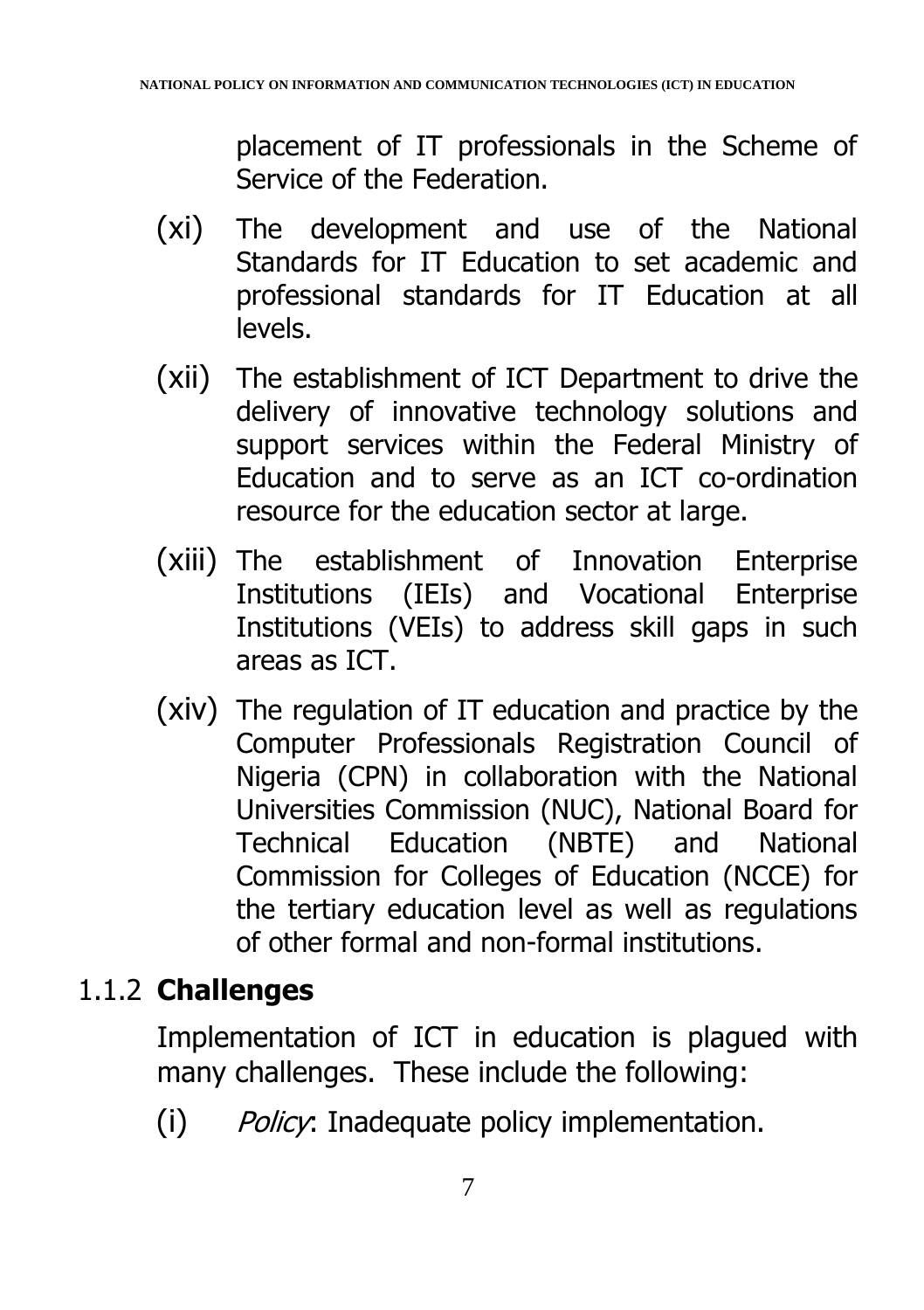(ii) Institutional and Administrative Capacity: Although, capacity- building of teachers in ICT is being done, a good percentage of teachers are still not proficient in ICT. There is also, an insufficient pool of ICT professionals in the sector.

> These weaknesses are compounded by inadequate ICT infrastructure for teaching, learning, research and educational administration in some institutions.

- (iii) Regulation: IT Education, especially at the nonformal education sub-sector is still largely nonstandardized, uncoordinated and unsupervised. This has resulted in the proliferation of computer training outfits which offer all sorts of certificates and programmes based on curricula that are undefined.
- (iv) Curriculum: There is generally lack of regular review and updating of existing IT curricula, especially at the tertiary level, to meet changing societal needs. There is also low capacity of curriculum developers and implementers. The challenge of outdated curriculum is even more pronounced in view of the dynamic nature of IT.
- (v) Efficiency and Effectiveness in the Use of IT: Teacher educators and teachers are concerned more with efficiency rather than effectiveness when they adopt ICT in education. Thus, ICT is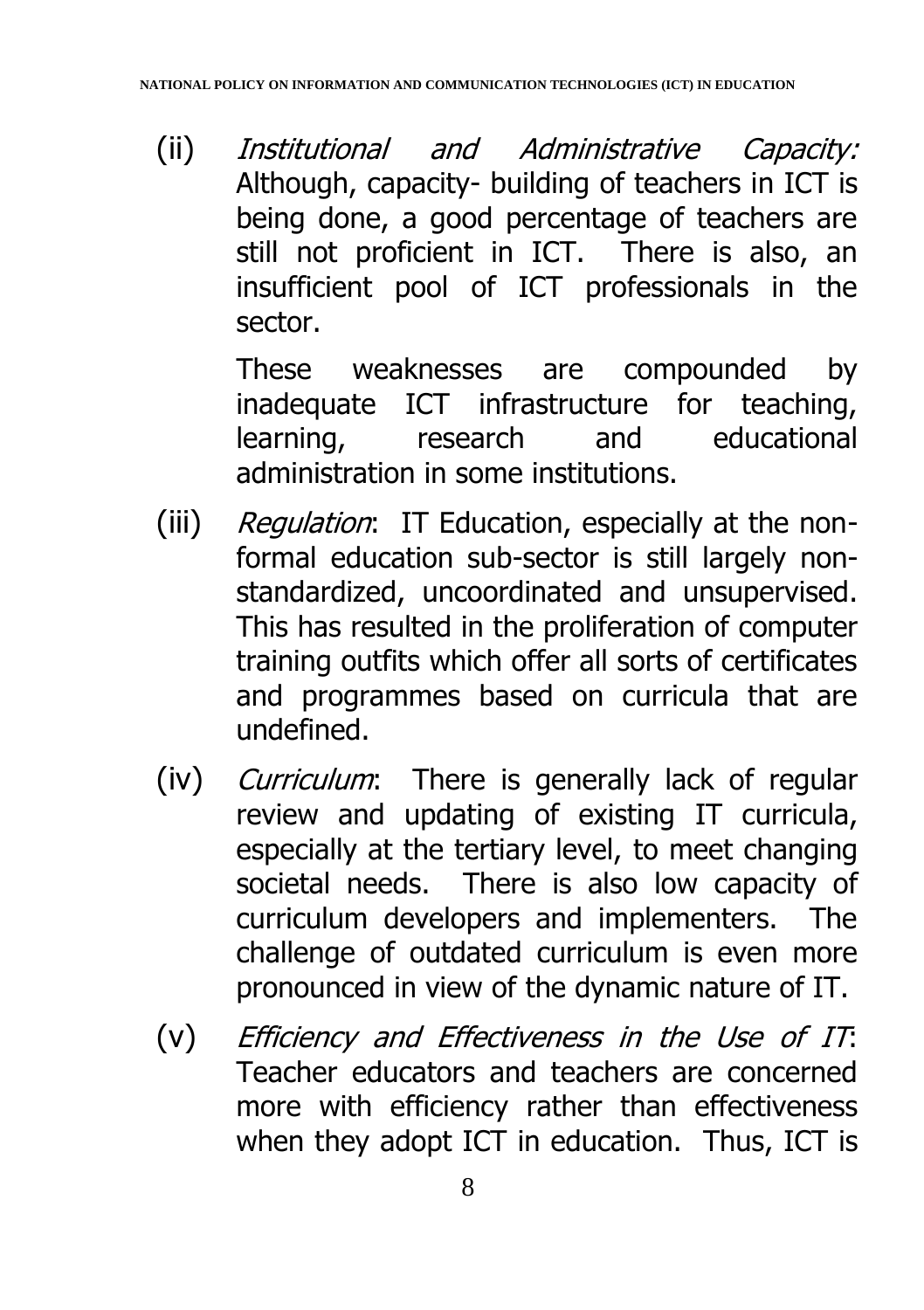used to make their jobs easier instead of making learning more effective. As a result, the teaching/learning process has not embraced current educational paradigm which emphasizes student-centred instruction with the teacher as the facilitator rather than teacher as the source of knowledge.

- (vi) *Equity issues*: There is a great dichotomy between urban and rural schools and between public and private schools with regards to availability of ICT personnel and resources. Urban schools and private schools tend to have more ICT personnel and resources as well as power supply.
- (vii) Research: There is low research on ICT in education. Thus, policy-makers are not able to assess the impact of ICT on the education system.
- (viii) *Funding*: Although, funds are being provided for ICT in education, they are largely inadequate to provide the drive necessary to position the sector for the attainment of the national goals.

The foregoing reveals that the state of ICT in education in Nigeria falls below global standards. This reinforces the need for focused intervention in ICT in education.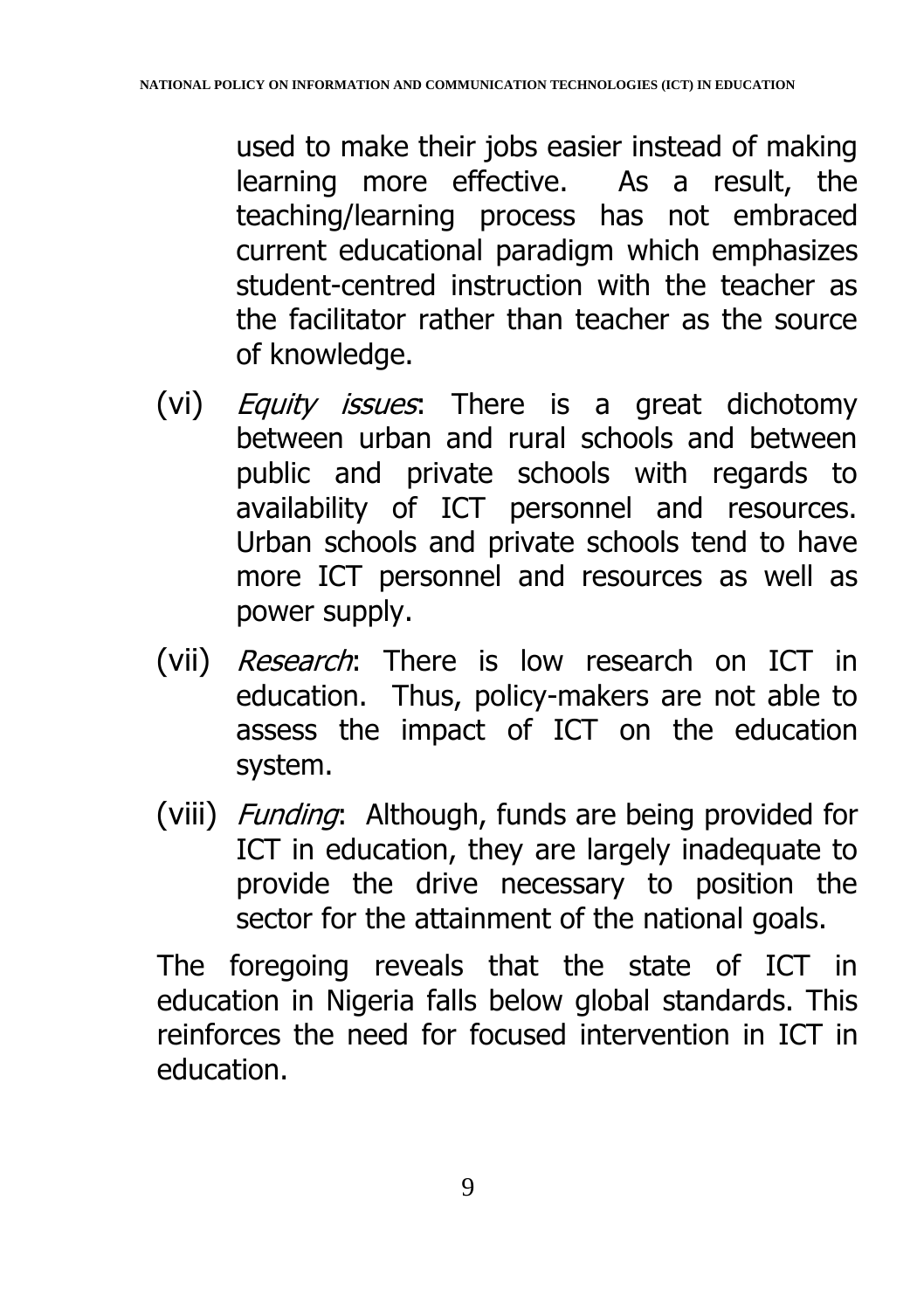- 1.2 This document presents the policy of Government on ICT in Education. It is predicated on a vision for ICT in education deriving from a number of instruments:
	- National Policy on Education 2013
	- Education for Change: A Ministerial Strategic Plan 2016-2019
	- National Information and Communication Technology Policy
	- National Information Technology Education Framework 2010
	- National Standards for Information Technology (IT) Education 2014

It articulates the vision and mission for ICT in education, after which it resolves the policy thrust into the following seven (7) focus areas:

- Human Capital Development
- Infrastructure
- Research and Development
- Awareness and Communication
- Governance
- Financing
- Monitoring & Evaluation

The document also specifies the implementation strategies, sub-strategies, activities, deliverables, timelines and key performance indicators for the successful realization of the policy objectives.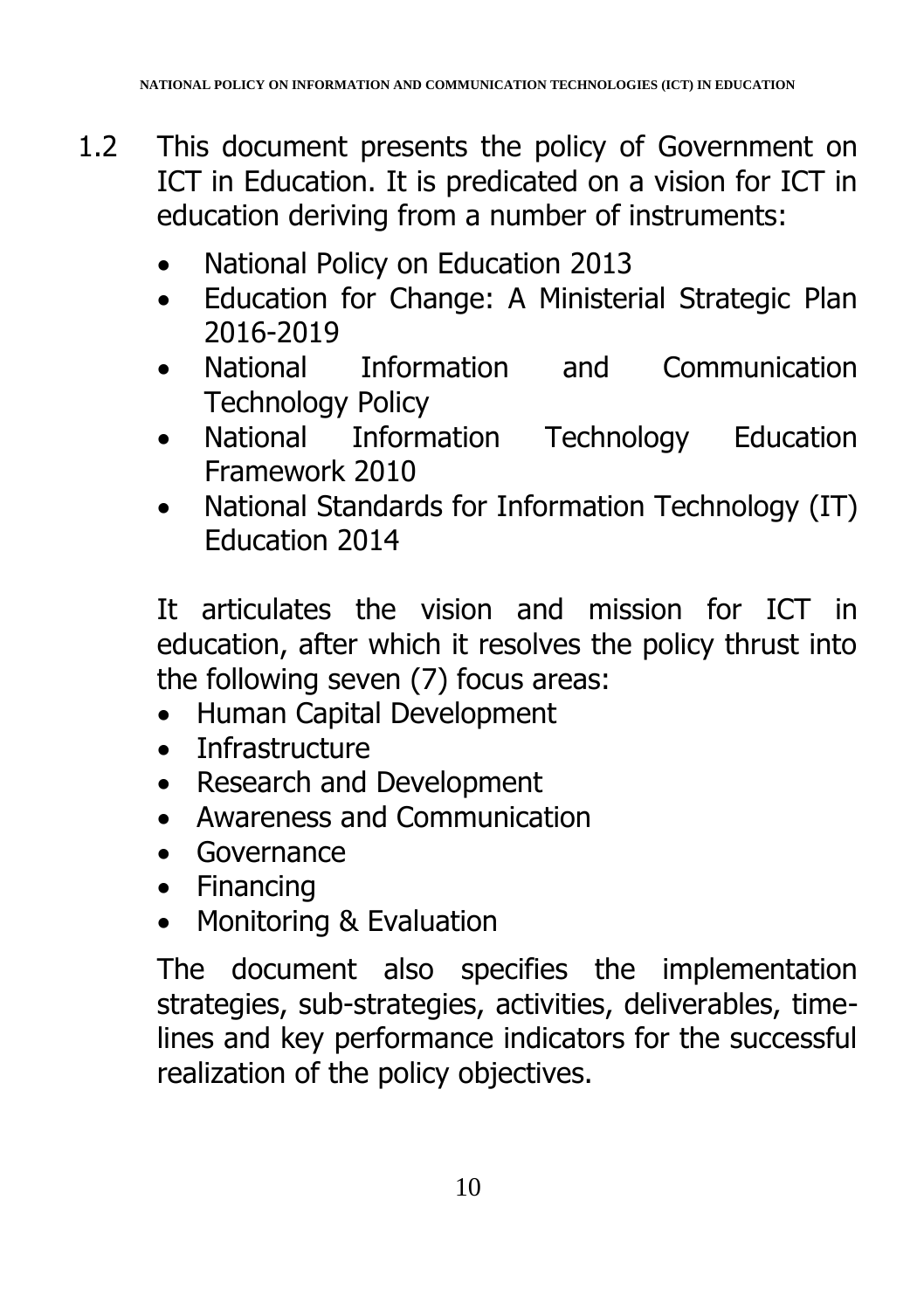## 2.0 **VISION**

Education that is universally accessible, empowering, inclusive and enriching.

## 3.0 **MISSION**

To meet the human capital requirements of the nation for attaining and enhancing sustainable socio-economic development, global competitiveness as well as the individual's ability to survive in a contemporary environment using ICT.

## 4.0 **OBJECTIVES**

The objectives of ICT in Education are to:

- (i) facilitate the teaching and learning processes.
- (ii) promote problem-solving, critical thinking and innovative skills.
- (iii) promote life-long learning and advance knowledge.
- (iv) enhance the various teaching/learning strategies required to meet the needs of the population.
- (v) foster research and development.
- (vi) support effective and efficient education administration
- (vii) enhance universal access to information.
- (viii) widen access to education, range of instructional options and opportunities for any-where, any-time, any-pace and any-path learning.
- (ix) promote the commercialization of indigenous inventions, products and services of ICT in Education.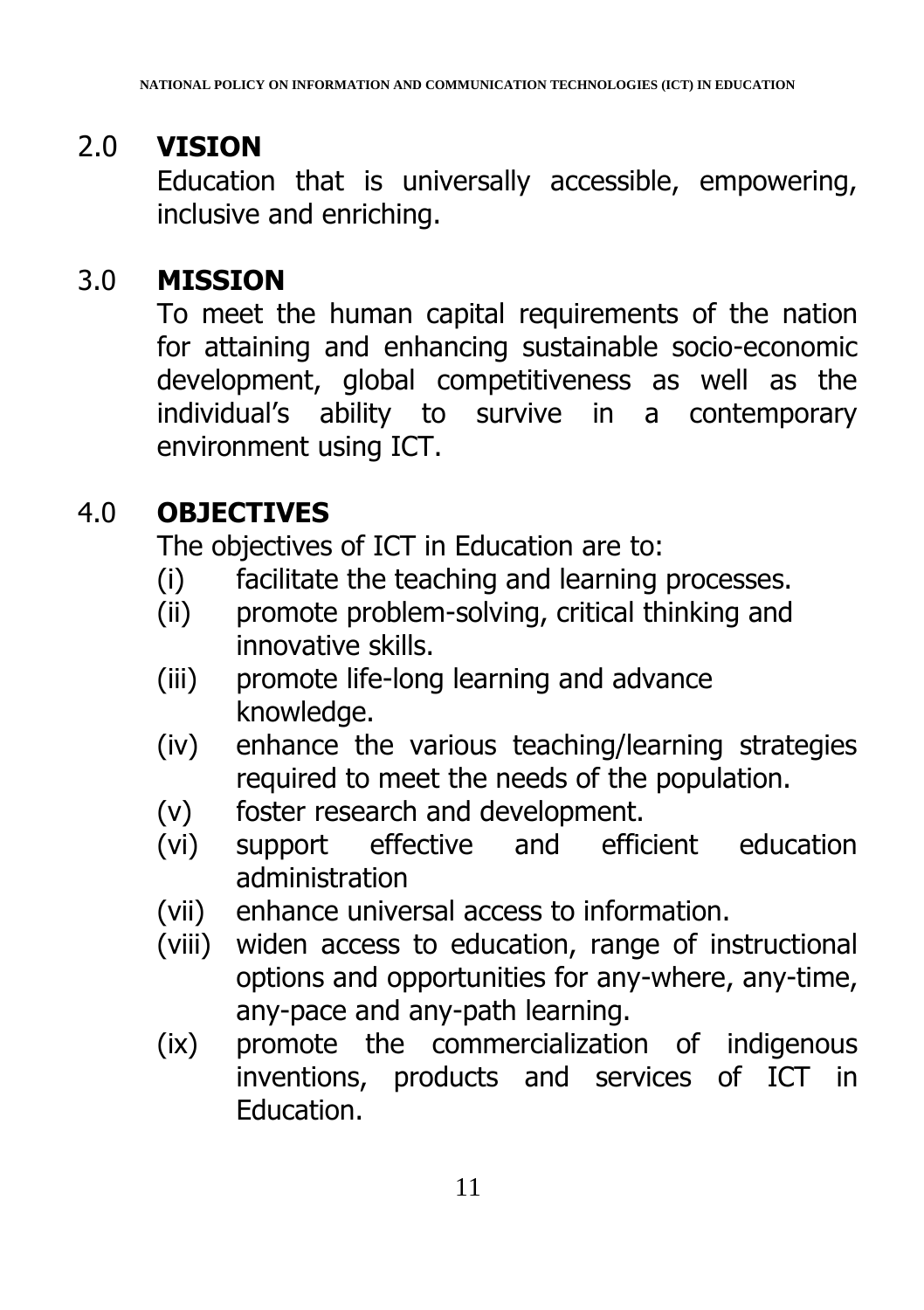(x) develop and support technical infrastructure that maximizes digital creativity, sharing and innovation.

#### 5.0 **VALUES**

• *Ouality* 

Learners are economically productive, develop sustainable livelihoods, contribute to peaceful and democratic societies and enhance individual wellbeing.

• Integrity

Learners imbibe values such as avoidance of cheating or plagiarism; maintenance of academic standards; honesty and rigour in research and academic publishing.

• Efficiency

Learners learn to minimize resource waste while getting the desired input.

- Fffectiveness There is a match between learners stated appropriate goals and achievements.
- Professionalism Learners demonstrate behaviours which portray the knowledge and skills of the profession.
- Resourcefulness Learners apply problem-solving knowledge to new situations.

• Inclusiveness All learners are encouraged and supported to learn, contribute and participate in all aspects of life of the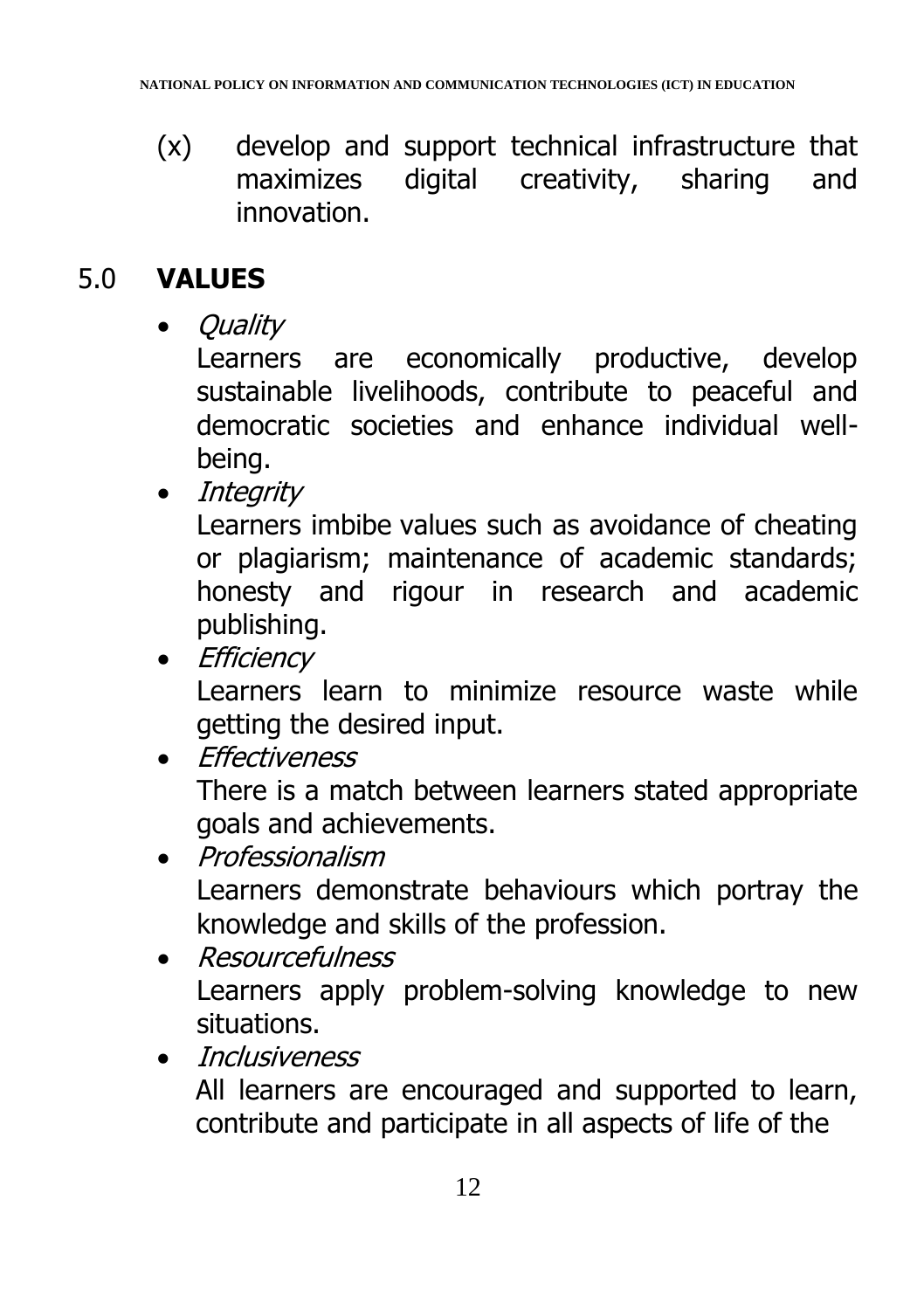school and society.

## 6.0 **POLICY THRUST**

Government shall:

- (i) build and encourage the development, utilisation and sustenance of the ICT manpower required to achieve an ICT-enhanced Education;
- (ii) establish and sustain a common ICT infrastructure platform for education at all levels;
- (iii) ensure and encourage Research and Development (R&D) in ICT and ICT in Education;
- (iv) engage in and encourage regular stakeholder consultations (including the Private Sector), sensitization of the learning community, public awareness and inter-governmental relations to achieve a broad-based consensus on ICT in education;
- (v) provide appropriate legal, regulatory and security framework to ensure that ICT in Education and the conduct of related activities are focused on achieving ICT-enhanced Education
	- (vi) adopt innovative and creative financing models for ICT in Education; and
	- (vii) use M&E as a veritable tool in ICT in Education for tracking policy implementation, efficient service delivery and compliance.

## 7.0 **FOCUS AREAS**

The policy is resolved into the following focus areas: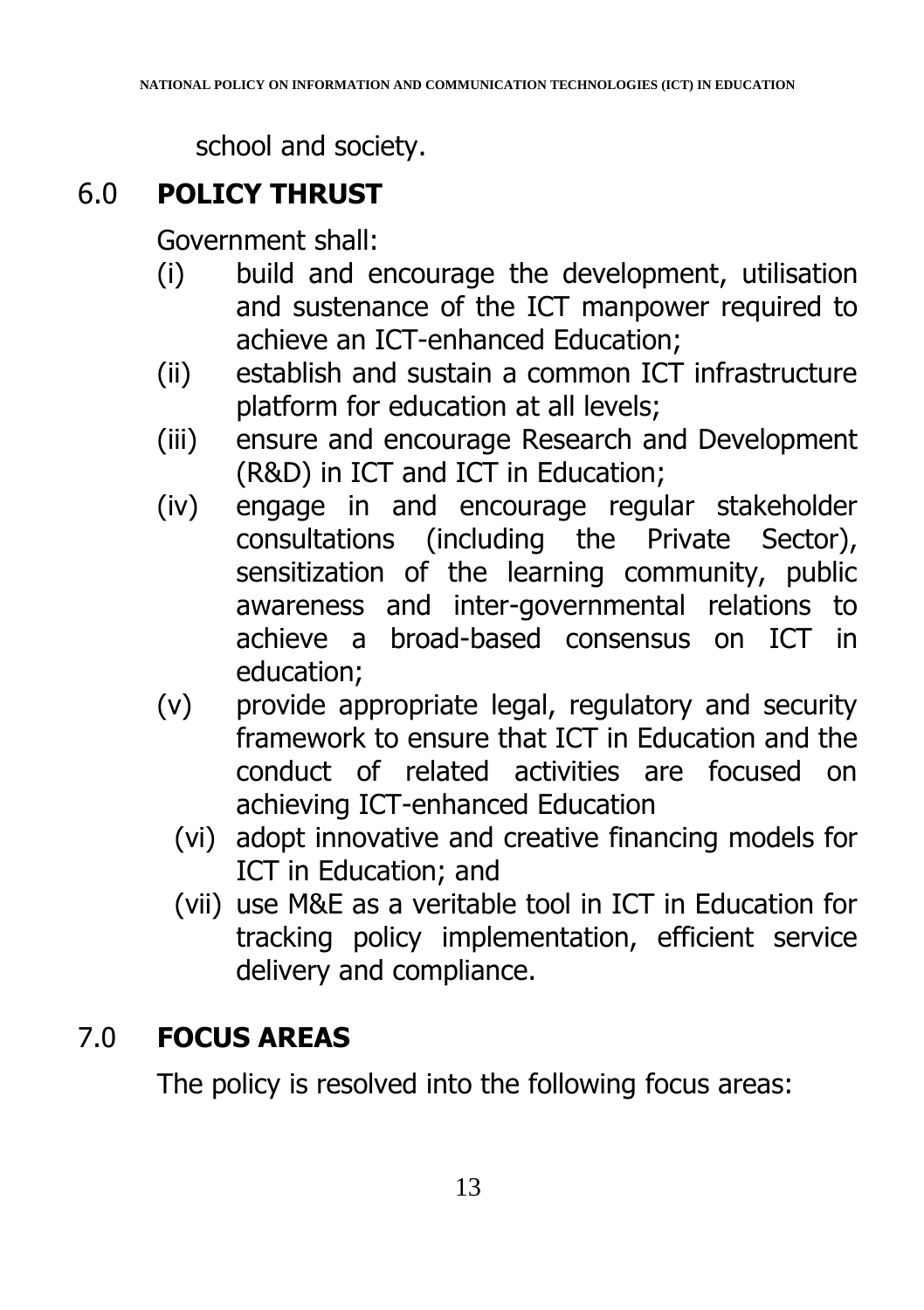## 7.1 **HUMAN CAPITAL DEVELOPMENT**

ICT in Education is concerned with developing manpower and the process of creating a broad education technology ecosystem. This should not only satisfy the need for qualitative education but also for contributing significantly to national economic development.

Education is facing the challenge of severe shortage of ICT skills and personnel necessary for attaining an education that is universally accessible, empowering, inclusive and enriching. Other challenges include outdated curriculum, poor teaching and learning environment and inadequate funding.

#### 7.1.1 **Policy Statement**

Government shall build and encourage the development, utilization and sustenance of the ICT manpower required to achieve an ICT-enhanced education.

## 7.1.2 **Strategies**

- (i) Restructure the environment for teaching and learning as well as education administration to be ICT-enhanced.
- (ii) Carry out and encourage the continuous and mandatory professional development of core ICT Teachers and Administrators.
- (iii) Ensure appropriate continuing ICT training including content development and delivery for all staff.
- (iv) Review the curricula periodically to reflect emerging good practices in line with national goals.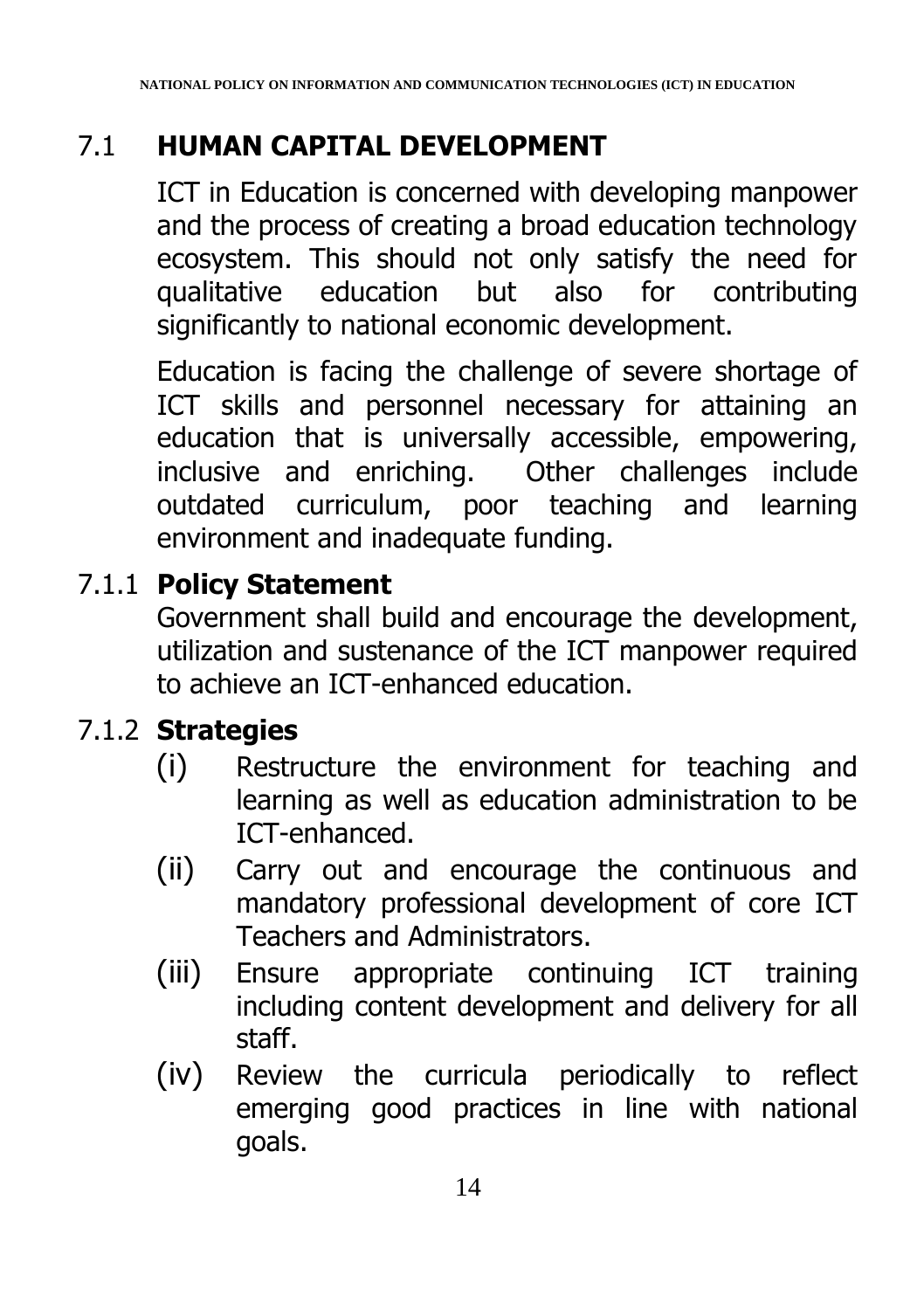- (v) Promote ICT proficiency in mass and non-formal education with special focus on children, women and people with special needs.
- (vi) Develop and strengthen standards and guidelines for content and instructional materials in electronic media and the use of ICT tools in formal and nonformal Education.
- (vii) Strengthen and expand Open and Distance Learning as well as blended and e-learning.
- (viii) Carry out needs assessment to identify skill gaps and encourage acquisition of appropriate ICT skills to mitigate the gaps.
- (ix) Encourage private sector participation in Education and Training in ICT.
- (x) Encourage ICT Education at all levels.
- (xi) Ensure periodic quality assurance in the development, utilization and sustenance of ICT in Education.
- (xii) Establish a reward system for teachers, administrators and institutions that utilize ICT to improve quality of teaching and learning.
- (xiii) Review constantly the specializations in the field of Computer Science/IT to reflect global trends.

## 7.2 **INFRASTRUCTURE**

There is inadequate ICT infrastructure in the country in general and in the Education sector in particular. Therefore, the need to provide the infrastructure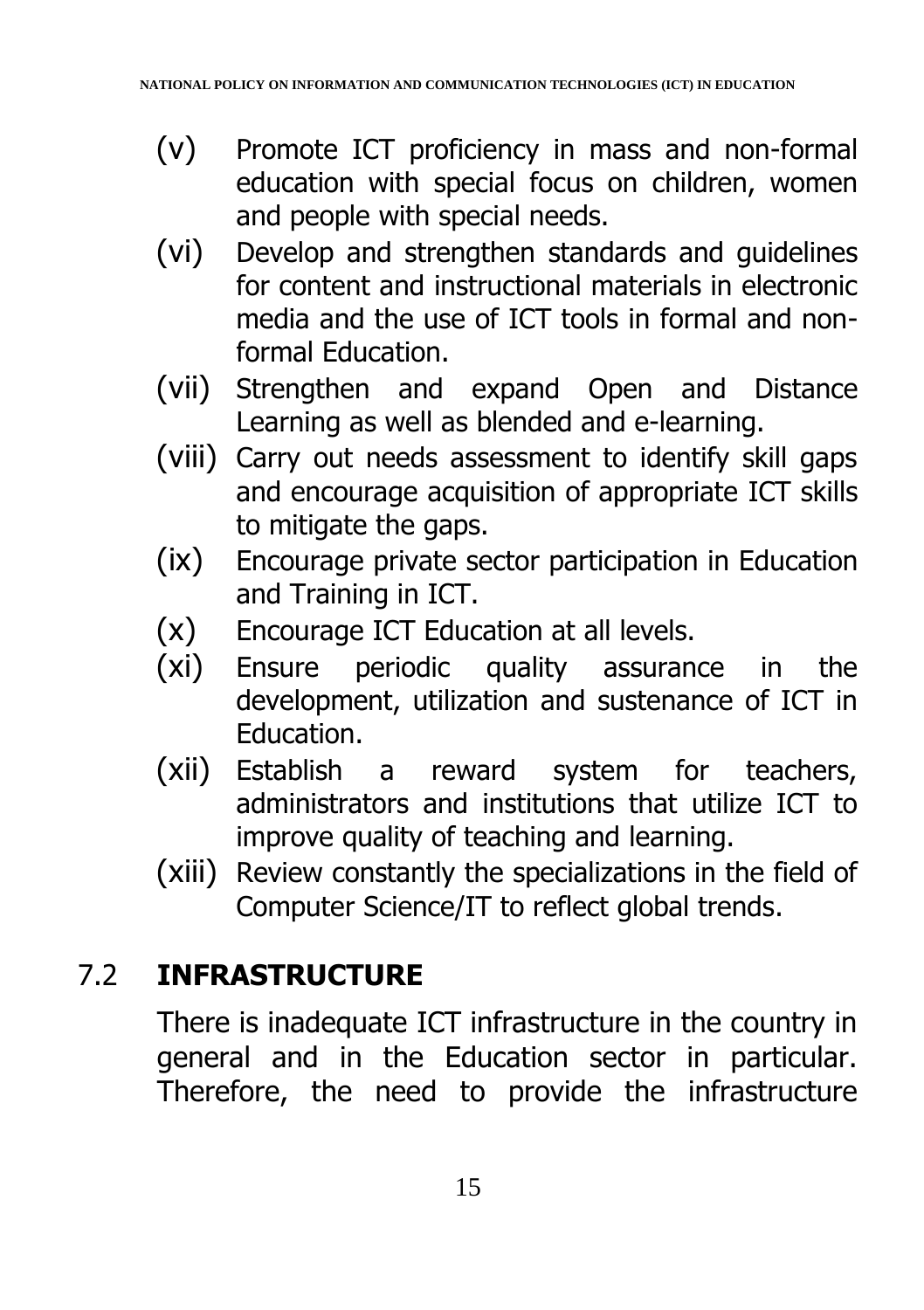required to support effective teaching, learning, administration and research is imperative.

## 7.2.1 **Policy Statement**

Government shall establish and sustain a common ICT infrastructure platform for education at all levels.

## 7.2.2 **Strategies**

- (i) Ensure adequate supply of ICT systems for access to software applications, local and International contents and online learning resources at all educational institutions and establishment.
- (ii) Ensure that all educational institutions and establishments are interconnected to create a common platform that will facilitate the sharing of resources and reduce duplication. The platform will provide a secure network for administrative purposes as well as access to the Internet for instructional and professional development.
- (iii) Ensure that ICT systems for education administration are in place and all necessary common infrastructure for the storage and management of the ensuing data are provided in all educational institutions and establishments.
- (iv) Promote and encourage the design, development, acquisition and hosting of indigenous content.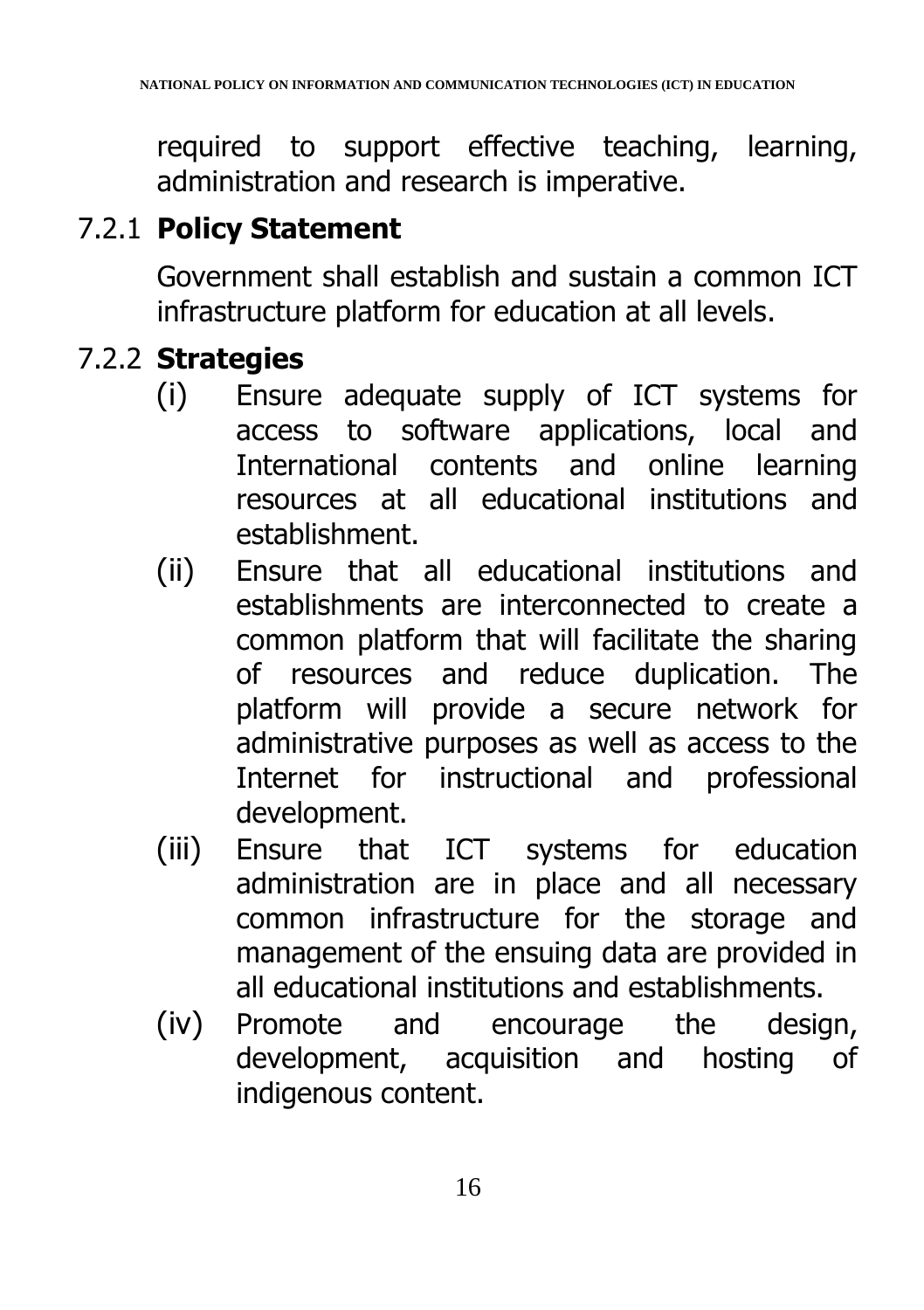- (v) Facilitate data and content sharing among educational institutions and establishments.
- (vi) Ensure provision of cost effective and sustainable alternative power supply.
- (vii) Develop a mechanism for the disposal of unserviceable ICT equipment in educational institutions and establishments.
- (viii) Adopt strategies for technical support, maintenance for ICT in education and Business Continuity.

## 7.3 **RESEARCH AND DEVELOPMENT**

Research and Development (R&D) is pivotal to the attainment of ICT-enhanced education. However, adequate attention has not been paid to R&D in ICT generally and in ICT in education in particular. There is therefore a strong need for sustained investment and commitment to R&D in ICT.

## 7.3.1 **Policy Statement**

Government shall ensure and encourage Research and Development (R&D) in ICT generally and ICT in Education in particular.

## 7.3.2 **Strategies**

- (i) Provide legislation to ensure dedicated funding to support R&D.
- (ii) Increase fund allocation to R&D initiatives to improve new pedagogies, teaching and learning, administration techniques and tools amongst others.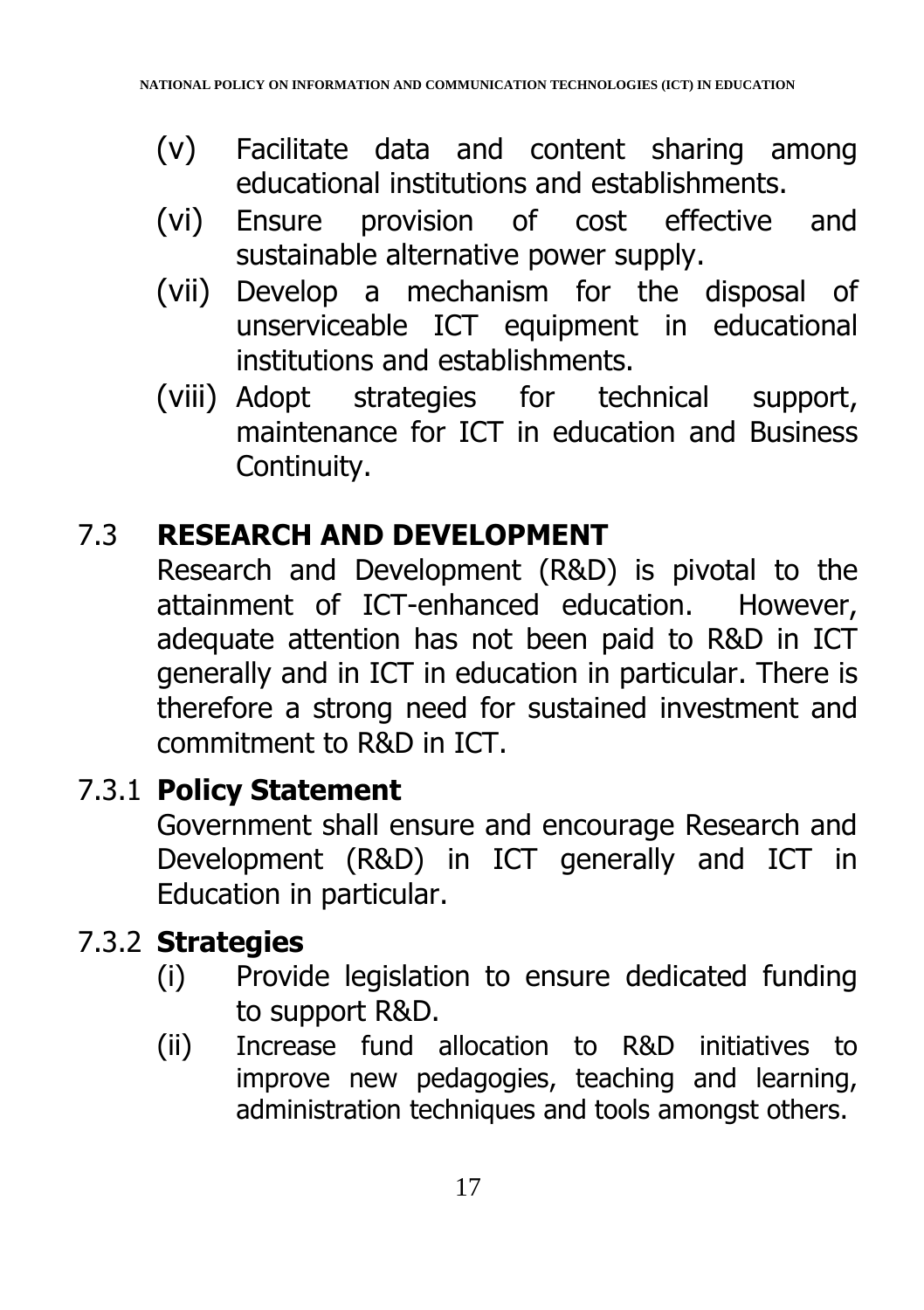- (iii) Provide and encourage opportunities for R&D initiatives that are result-oriented and geared towards meeting national needs.
- (iv) Encourage and motivate R&D personnel.
- (v) Support and encourage R&D in the adaptation and adoption of concepts, methodologies and innovations.
- (vi) Develop and promote R&D plan for ICT in Education.
- (vii) Encourage the implementation of research findings in ICT in Education.

## 7.4 **AWARENESS AND COMMUNICATION**

It is important for government to engage in periodic public awareness campaign and sensitization for effective participation of stakeholders in the execution of ICT in education policies and strategies.

## 7.4.1 **Policy Statement**

Government shall engage in and encourage regular stakeholder consultations (including the Private sector), sensitization of the learning community, public awareness and inter-governmental relations to achieve a broad-based consensus on ICT in education.

## 7.4.2 **Strategies**

(i) Ensure and promote periodic public awareness campaigns on ICT in education using appropriate media with due consideration for children.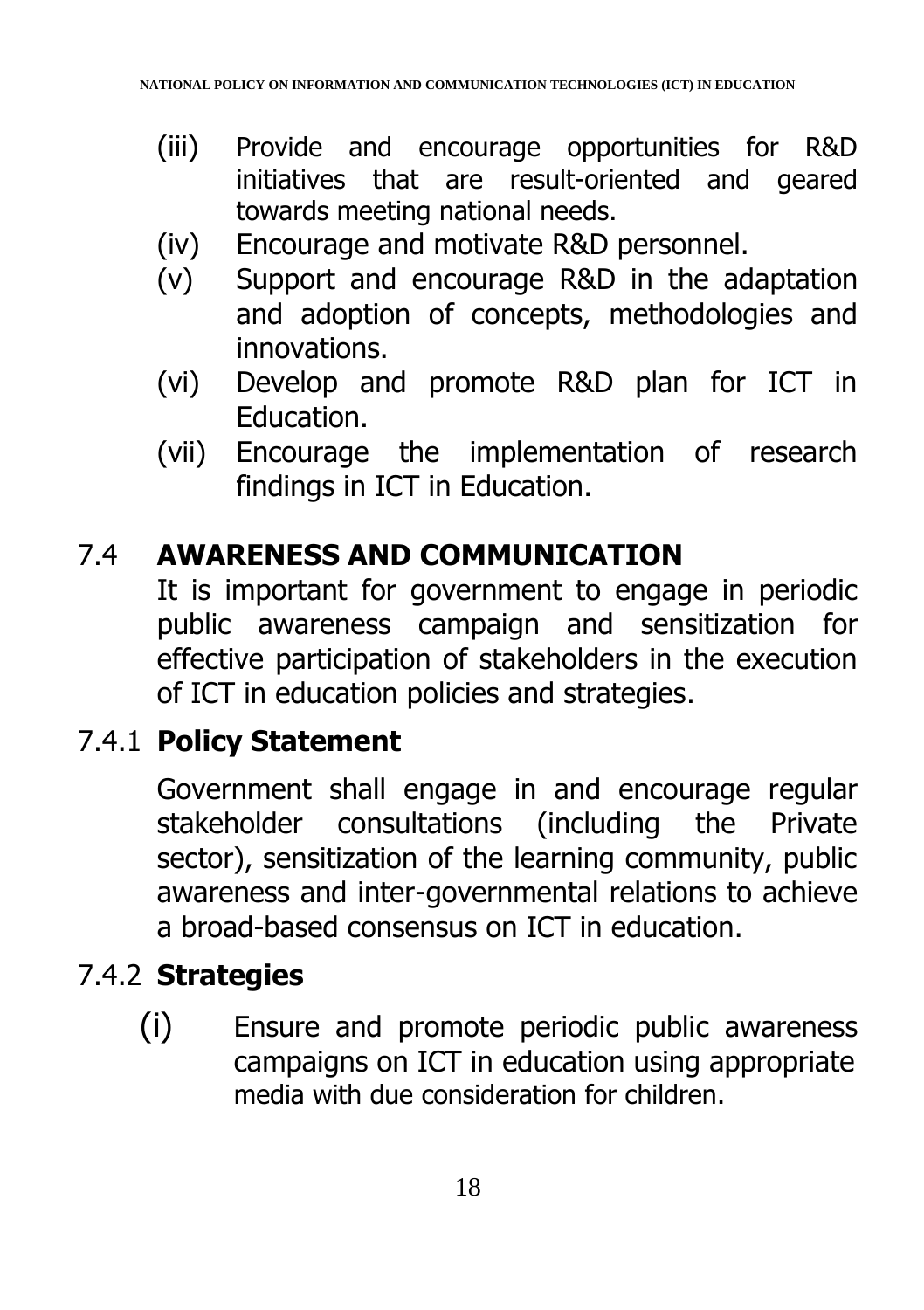- (ii) Ensure and promote periodic public awareness campaigns on ICT in education using appropriate media with due consideration for children, women and people with special needs.
	- (iii) Establish national fora to generate and promote interest for ICT in the learning community.
	- (iv) Sensitize the citizenry on their responsibilities to adhere to good ICT security practices.
	- (iv) Sensitize the Private sector on the opportunities for investment and returns in ICT in Education

## 7.5 **GOVERNANCE**

Governance of ICT in Education requires the formulation of plans, adoption of efficient management framework, harmonization of institutional strategy and involvement of stakeholders for directing and controlling the use of ICT in the sector.

## 7.5.1 **Policy Statement**

Government shall provide appropriate legal, regulatory and security framework to ensure that ICT in education and the conduct of related activities are focused on achieving ICT-enhanced education.

## 7.5.2 **Strategies**

- (i) Review existing laws and enact new ones to strengthen governance of ICT in Education.
- (ii) Provide and continually review standards and guidelines for ICT in Education in line with national goals and global trends.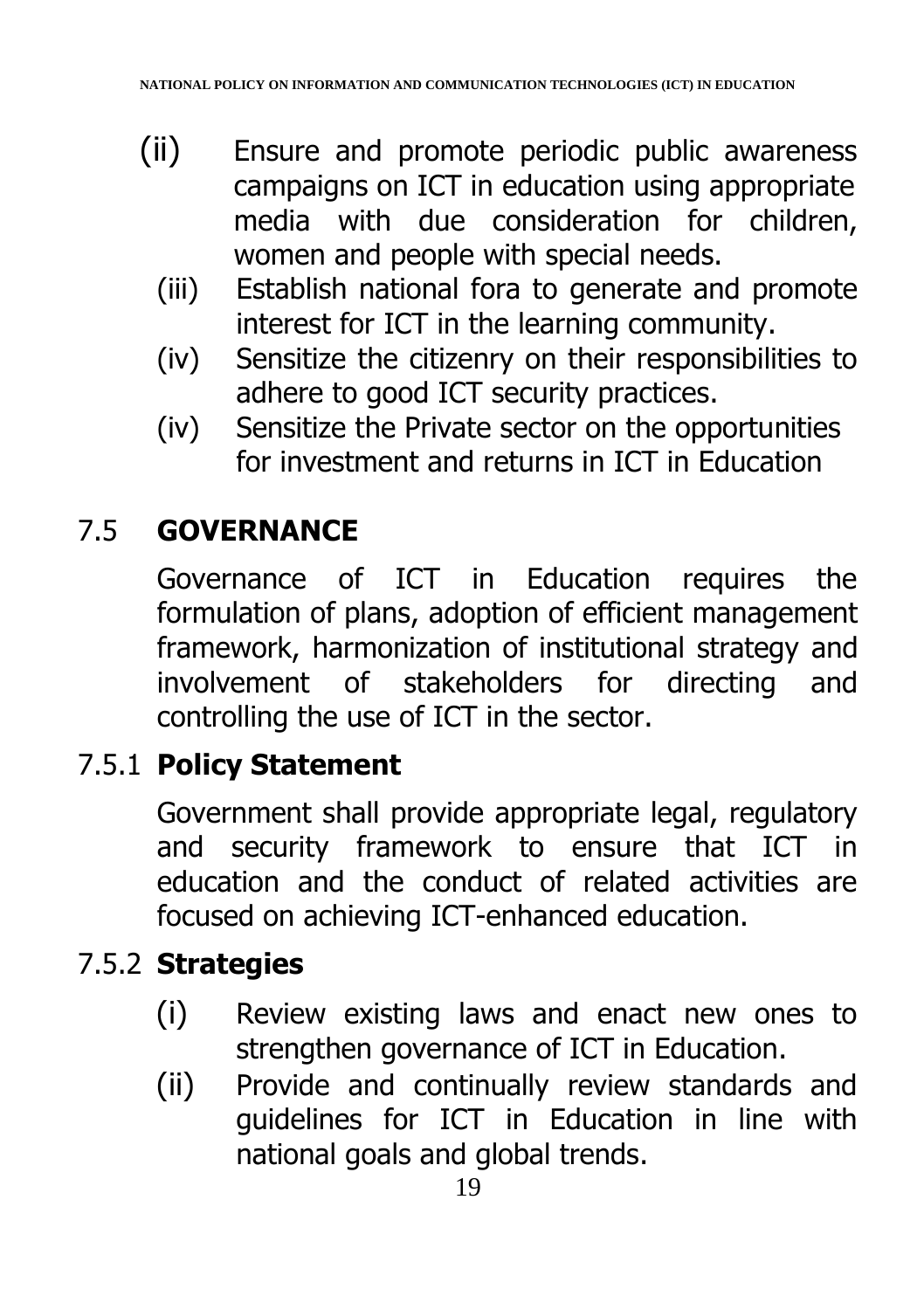- (iii) Review and implement ICT in Education policies in line with national goals and global trends.
- (iv) Accredit and monitor ICT programmes and institutions.
- (v) Develop strategies to deal with licensing, intellectual property rights, use of software, security and information dissemination issues associated with ICT in the Education System.

## 7.6 **FINANCING**

ICT in Education is capital intensive. Budgeting by Government should be improved upon and other relevant stakeholders should be encouraged to support the financing of ICT in education.

## 7.6.1 **Policy Statement**

Government shall adopt innovative and creative financing models for ICT in Education.

## 7.6.2 **Strategies**

- (i) Allocate at least 5% of Education annual capital budget to ICT in Education.
- (ii) Exploit existing funding channels/schemes such as TETFUND, UBEC, PTDF, USPF, NITDEF for ICT in Education.
- (iii) Intensify the use of innovative and creative financing models such as Public Private Partnership (PPP).